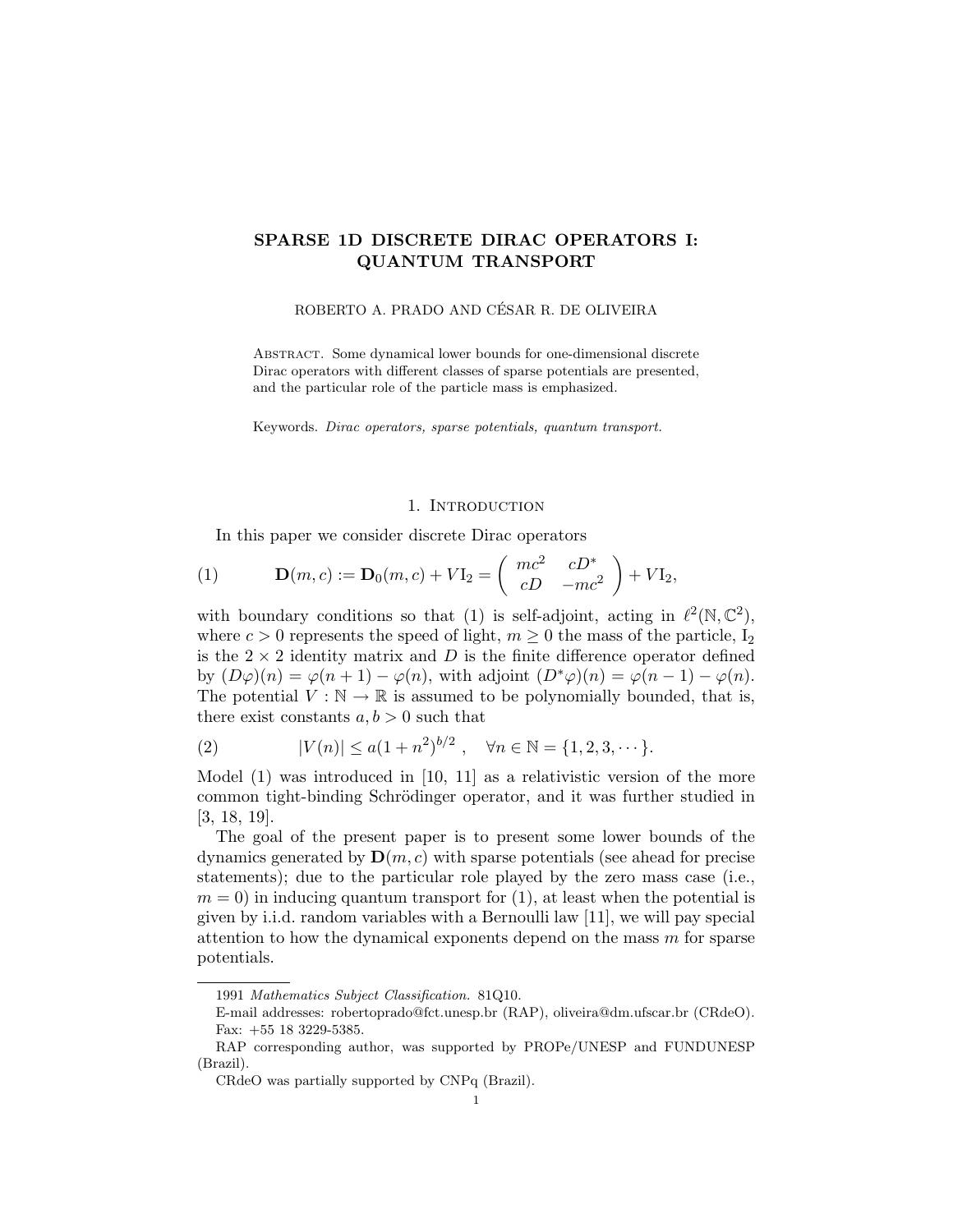There has been some interest in sparse potentials in the context of Schrödinger operators (see the recent paper [4] and references there in), mainly in obtaining precise spectral properties and dynamics. This work is the first one of a series of three papers devoted to the Dirac operator with sparse potentials; with another collaborator, in the second paper [5] we intend to discuss spectral type and its Hausdorff dimensional properties (under suitable sparseness conditions), and the third one will translate some of the results to the usual continuum Dirac operator.

The dynamics is dictated by the Dirac equation

$$
i\frac{\partial}{\partial t}\psi_t = \mathbf{D}(m,c)\psi_t
$$

with suitable initial condition  $\psi_0 \in \ell^2(\mathbb{N}, \mathbb{C}^2)$ . We will present lower bounds for the averaged p-th moments at time  $T > 0$  defined by

(3) 
$$
M_m(p, f, T) := \frac{2}{T} \int_0^\infty e^{-2t/T} \left\| \langle X \rangle^{p/2} e^{-it \mathbf{D}(m, c)} f(\mathbf{D}(m, c)) \delta_1^+ \right\|^2 dt,
$$

where  $0 \le f \in C_0^{\infty}(I)$  is an infinitely differentiable function with compact support in the open interval I,  $\delta_1^+$  is the element of the canonical basis of  $\ell^2(\mathbb{N}, \mathbb{C}^2)$  equal to  $\begin{pmatrix} 1 \\ 0 \end{pmatrix}$  $\overline{0}$ ) at  $n=1$  and  $\begin{pmatrix} 0 \\ 0 \end{pmatrix}$  $\overline{0}$ elsewhere, and  $X$  is the position operator  $(\langle X \rangle \psi)(n) = (1 + n^2)^{1/2} \psi(n)$ , for  $\psi$  in its domain. Think of the open interval I as a particle energy restriction.

To investigate the polynomial behaviour of  $M_m(p, f, T)$  as function of time  $T$ , we make use of the usual lower and upper transport exponents given by, respectively,

$$
\beta_m^-(p, f) = \liminf_{T \to \infty} \frac{\log M_m(p, f, T)}{p \log T} , \quad \beta_m^+(p, f) = \limsup_{T \to \infty} \frac{\log M_m(p, f, T)}{p \log T},
$$

and to obtain transport rates nearby a given energy level, we follow [13] and introduce the local transport exponents

(4) 
$$
\beta_m^{\pm}(p,E) := \inf_{I \ni E} \sup_{f \in C_0^{\infty}(I)} \beta_m^{\pm}(p,f).
$$

In the last years, problems of quantum transport through dynamical lower bounds have been of great interest, mainly for 1D Schrödinger operators. For instance, transport has been proven through the existence of critical energies for random palindrome [6] and (more generally) random polymer models [16], and Bernoulli-Dirac models [11, 18]. In [8] the authors have developed a general method which allows one to derive dynamical lower bounds from upper bounds on the growth of norms of transfer matrices, with applications to some substitution and prime models. An extension to 1D continuous Schrödinger operators, with application to the continuous Bernoulli-Anderson model, was presented in [7]. An approach to quasiballistic dynamics, for both discrete Dirac and Schrödinger operators, with potentials along some dynamical systems, has recently been obtained in [12].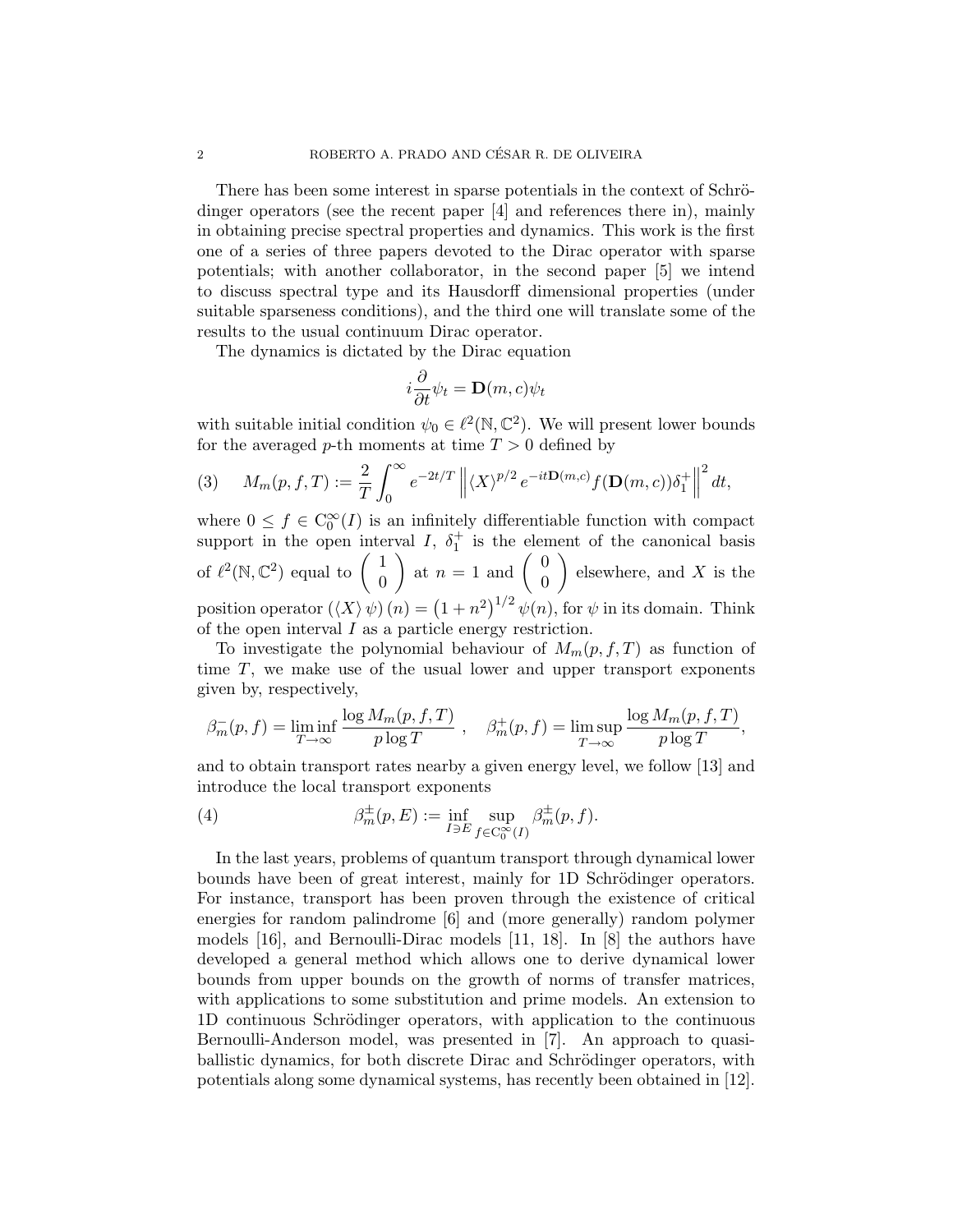Another method to obtain quantum transport from upper bounds on transfer matrices was proposed in  $[13]$ , with applications to Schrödinger operators with random decaying potentials, discrete sparse potentials and to the Almost-Mathieu model. In this paper we will try to follow the method proposed in [13] with an extension of its ideas to the discrete Dirac model (1), particularly we will track the dependence of the exponents  $\beta_m^{\pm}$  on the mass, including the pure relativistic possibility  $m = 0$ .

The general idea to get lower bounds are as follows. Let  $\Phi_m(E, N, 1)$ denote the transfer matrices (see Section 2); if the norms of those matrices are polynomially bounded, i.e.,  $\|\Phi_m(E, N, 1)\| \leq C(E, m)N^{\gamma_m(E)}$ , with  $\gamma_m(E) < \infty$ , on a bounded set S of positive Lebesgue measure of energies E, and for all N large enough, then one gets for all  $p > 0$ ,

(5) 
$$
\beta_m^-(p, E) \ge 1 - \frac{2\gamma_m(E)}{p}
$$

A similar bound follows for the upper exponents  $\beta_m^+(p, E)$  if, for some subsequence  $N_i$ , one checks  $\|\Phi_m(E, N_i, 1)\| \le C(E, m) N_i^{\gamma_m(E)}$  $\tilde{C}^{m(E)}$ , with  $\gamma_m(E) < \infty$ , for all  $E \in S$ .

.

 $\sum_{n=1}^{\infty} h_n \delta_{x_n}$ , where  $x_n > 0$  denotes the location of the nth barrier and  $h_n \geq 0$ We shall apply  $(5)$  to three class of sparse potentials of the form  $V =$ denotes its respective height (see Section 3). We shall obtain for the first class (i.e.,  $0 \le h_n \le a$  for all  $n \ge 1$  and some  $a > 0$ )  $\beta_m^-(p, E) \ge 1 - \frac{2\gamma_m(E)}{p}$  $\frac{n(E)}{p}$ for second class (i.e.,  $h_n \to \infty$ )  $\beta_m^+(p, E) \geq 1 - \frac{\nu}{p}$  $\frac{\nu}{p}$ , for some  $\nu > 0$ , and for third class (i.e.,  $h_n \to 0$ ) we have a *ballistic dynamics*, that is,  $\beta_m(p, E) = 1$ .

Since a modification of the boundary condition just corresponds to a rankone perturbation, it has no impact on the growth of the norms of transfer matrices so, from now on, we will assume Dirichlet boundary conditions at the position  $n = 0$ , and only the lower component of the "spinor" will be assigned a boundary value at  $n = 0$  (see Section 2).

The organization of the paper is as follows. In Section 2 we present an abstract result about quantum transport (Theorem 1) and its consequences (Theorems 2 and 3) for the Dirac model (1), whose proofs appear in Section 5. Section 3 is devoted to our main applications, that is, dynamical lower bounds for discrete Dirac operators with sparse potentials. In Section 4 we collect some preliminary results and spectral bounds that will be used in the proofs of Theorems 1, 2 and 3.

#### 2. Dynamical Lower Bounds

In this section we present general results about quantum transport for the Dirac operators  $\mathbf{D}(m, c)$  defined by (1). Write the transfer matrices [11]  $\Phi_m(E, n, k)$  between sites k and n, for  $n \geq k \geq 1$ , as

$$
\Phi_m(E,n,k) = \begin{pmatrix} u_D^+(E,n) & u_N^+(E,n) \\ u_D^-(E,n-1) & u_N^-(E,n-1) \end{pmatrix},
$$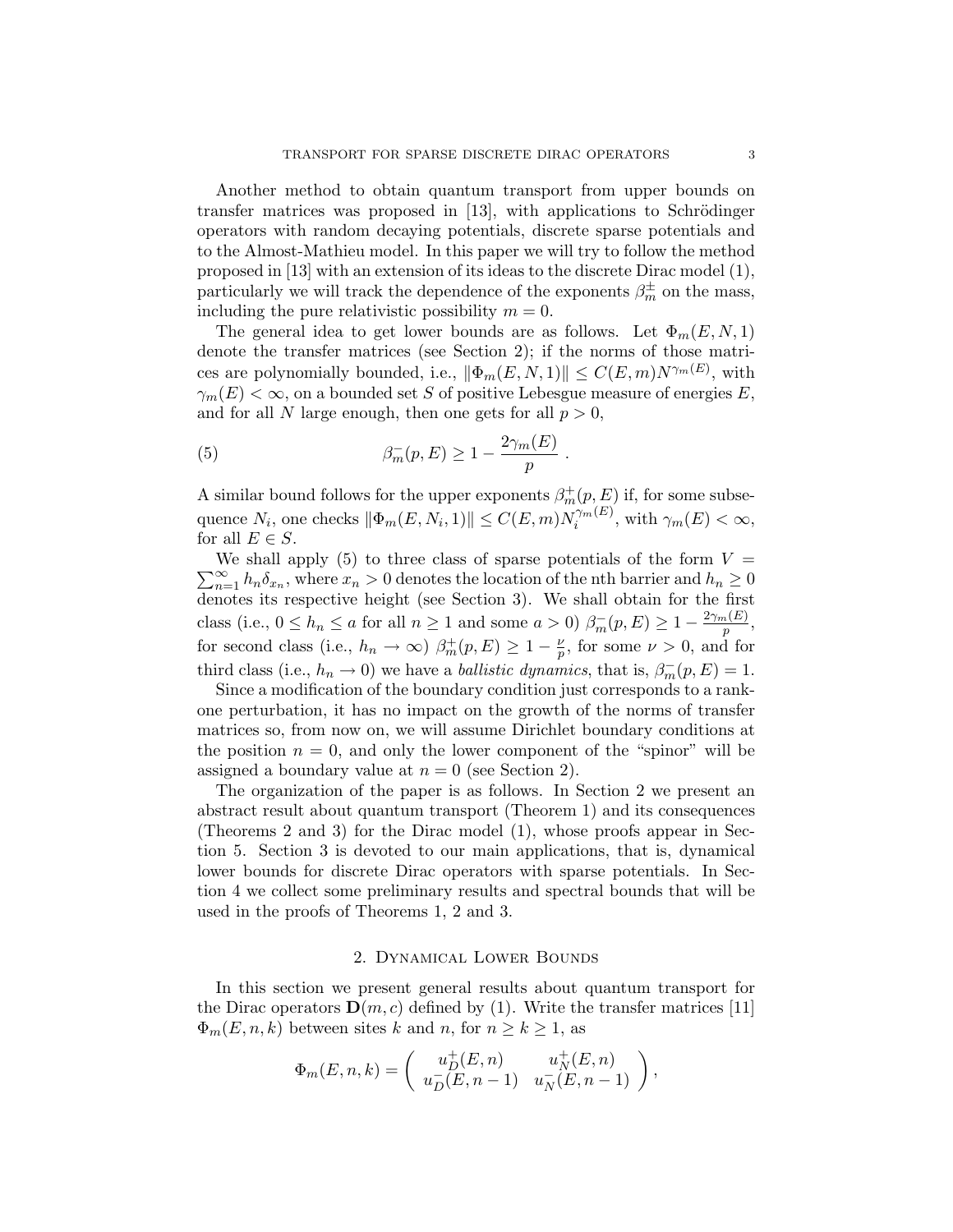where  $u_D = \begin{pmatrix} u_D^+ \\ u_D^- \end{pmatrix}$  $\frac{u_D}{u_D}$ D ) and  $u_N = \begin{pmatrix} u_N^+ \\ u_N^- \end{pmatrix}$  $\frac{u_N}{u_N}$ N denote the solutions to the "eigenvalue" equation  $\mathbf{D}(m, c)u = Eu, E \in \mathbb{R}$ , satisfying, respectively,

$$
\left(\begin{array}{c} u_D^+(E,k) \\ u_D^-(E,k-1) \end{array}\right) = \left(\begin{array}{c} 1 \\ 0 \end{array}\right) \quad \text{and} \quad \left(\begin{array}{c} u_N^+(E,k) \\ u_N^-(E,k-1) \end{array}\right) = \left(\begin{array}{c} 0 \\ 1 \end{array}\right).
$$

The subscripts D and N stand for Dirichlet and Neumann, respectively, in particular at position  $k = 1$  they define the corresponding boundary conditions. It follows that if  $u = \begin{pmatrix} u^+ \\ u^- \end{pmatrix}$  $u^$ is a general solution of  $\mathbf{D}(m, c)u =$  $Eu$ , then

$$
\left(\begin{array}{c} u^+(E,n) \\ u^-(E,n-1) \end{array}\right) = \Phi_m(E,n,k) \left(\begin{array}{c} u^+(E,k) \\ u^-(E,k-1) \end{array}\right).
$$

Hence the transfer matrix  $\Phi_m(E, n, k)$  can be written as

$$
\Phi_m(E, n, k) = \begin{cases} T_m(E, V(n-1)) \cdots T_m(E, V(k)) & n > k \ge 1, \\ I_2 & n = k, \end{cases}
$$

with

$$
T_m(E, V(j)) = \begin{pmatrix} 1 + \frac{m^2c^4 - (E - V(j))^2}{c^2} & \frac{mc^2 + E - V(j)}{c} \\ \frac{mc^2 - E + V(j)}{c} & 1 \end{pmatrix}
$$

.

We denote by  $\delta_n^{\pm}$  the elements of the canonical position basis of  $\ell^2(\mathbb{N}, \mathbb{C}^2)$ ,  $n \geq 1$ , for which all entries are  $\begin{pmatrix} 0 \\ 0 \end{pmatrix}$ 0  $\bigg)$  except the *n*th one, which is given by  $\begin{pmatrix} 1 \end{pmatrix}$ 0  $\Big)$  and  $\Big( \begin{array}{c} 0 \\ 1 \end{array} \Big)$ 1 for the superscript indices  $+$  and  $-$ , respectively. Introduce the measurable function  $\gamma_m : \mathbb{R} \longrightarrow [0, +\infty]$  by

(6) 
$$
\gamma_m(E) := \limsup_{n \to +\infty} \frac{\log \|\Phi_m(E, n, 1)\|}{\log n}.
$$

Moreover, we shall denote by  $\ell$  the Lebesgue measure, by [a] the integer part of the real number a, by  $\sigma(\mathbf{D}(m,c))$  the spectrum of the operator  $\mathbf{D}(m, c)$  and by  $\mu_m$  (resp.  $\mu_{m,f}$ ) the spectral measure for  $\mathbf{D}(m, c)$  associated to the initial state  $\delta_1^+$  (resp.  $f(\mathbf{D}(m,c))\delta_1^+$ ). Introduce the local spectral moments [13]

(7) 
$$
K_{\mu_{m,f}}(q,\epsilon) := \frac{1}{\epsilon} \int_{\mathbb{R}} (\mu_{m,f}(x-\epsilon,x+\epsilon))^q dx
$$

defined for  $q > 0$  and  $\epsilon > 0$ . Now we are in position to state an abstract result about quantum transport for Dirac operators.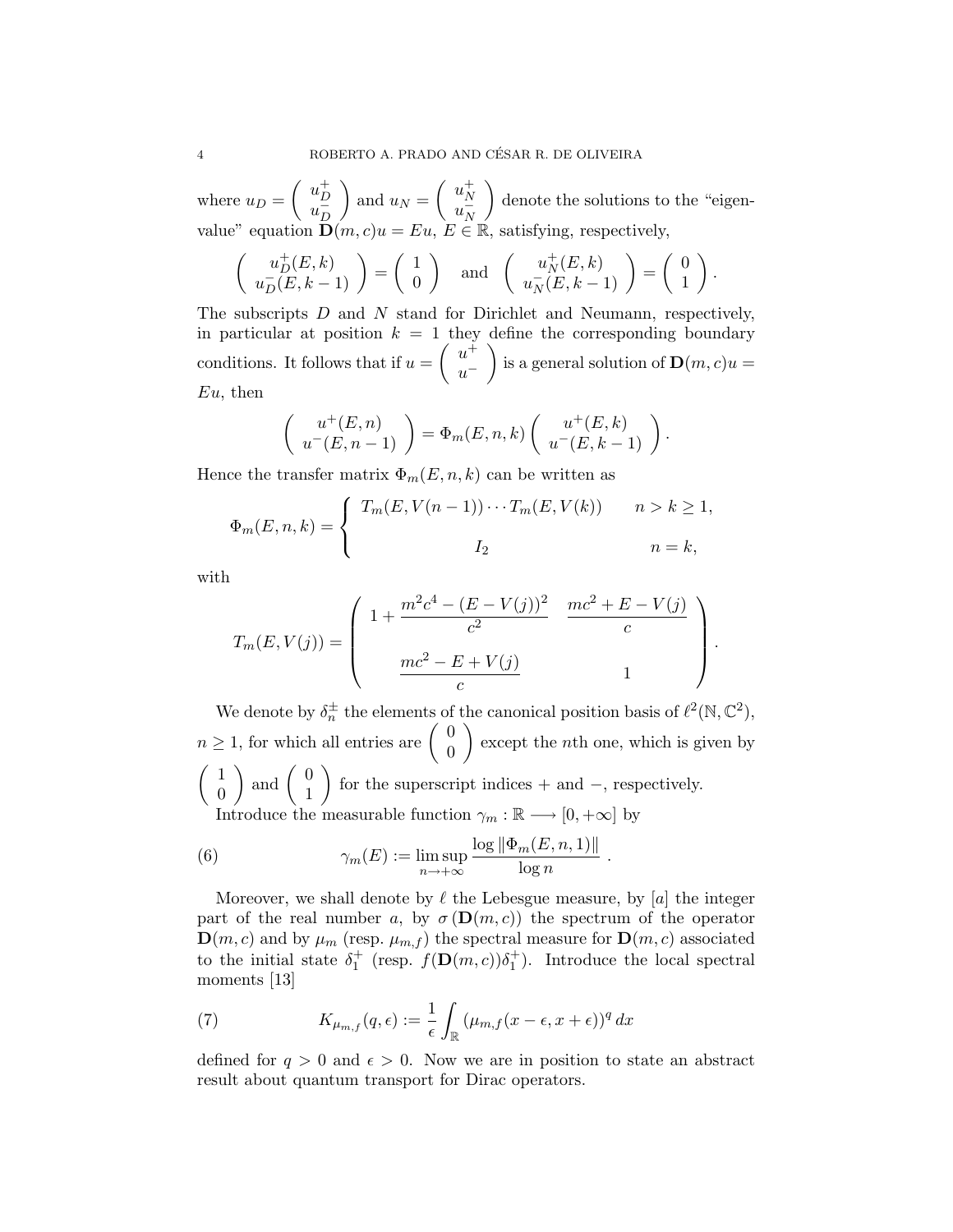**Theorem 1.** Let  $D(m, c)$  be the operator defined by (1) with V satisfying condition (2). Let  $S \subset [-L, L]$  with  $\ell(S) > 0$  and  $0 \leq f \in C_0^{\infty}(\mathbb{R})$  with  $f = 1$  on S. Then:

(i) For any  $q \in (0,1)$  and  $\tau > 0$ , there exist constants  $C_1 = C_1(q,m,c) > 0$ and  $C_2 = C_2(q, m, c, f, \tau, a, b, L) > 0$  such that for all

$$
0 < \epsilon < \min\left\{1, c\sqrt{3 + m^2c^2} - c\sqrt{1 + m^2c^2}\right\}
$$

one has

$$
K_{\mu_{m,f}}(q,\epsilon) \geq C_1 \epsilon^{q-1} \int_S \frac{dE}{\|\Phi_m(E,N,1)\|^{2q}} - C_2 \epsilon ,
$$

where  $N = \left[ \epsilon^{-(1+\tau)} \right]$ .

(ii) For any  $p > 0$  and  $\tau > 0$ , there exist constants  $C_p(m, c) > 0$  and  $C_3 = C_3(p, m, c, f, \tau, a, b, L) > 0$  such that for  $T > 0$  large enough,

$$
M_m(p, f, T) \ge C_p(m, c) T^p \left( \frac{1}{\log T} \int_S \frac{dE}{\|\Phi_m(E, N, 1)\|^{2/(p+1)}} \right)^{p+1} - C_3,
$$

where  $N = \lfloor T^{1+\tau} \rfloor$ .

**Remark 1.** Theorem 1 can be adapted to Dirac operators  $D(m, c)$  acting in  $\ell^2(\mathbb{Z}, \mathbb{C}^2)$ . One just needs to replace  $\|\Phi_m(E, N, 1)\|$  in (i) and (ii) by  $\min \{ \|\Phi_m(E, N, 1)\|, \|\Phi_m(E, -N, 1)\|\}.$ 

Given a Borel set  $S \subset \mathbb{R}$ , with  $\ell(S) > 0$ , and  $g : S \to \mathbb{R}$  a measurable function, denote by  $g^S$  the unique real number so that  $g(E) \ge g^S$  for  $\ell$ -a.e. E, and for all  $r > 0$ , there exists  $S_r \subset S$ ,  $\ell(S_r) > 0$ , such that for all  $E \in S_r$ , one has  $g(E) \leq g^S + r$ .

**Theorem 2.** Let  $D(m, c)$  be as in Theorem 1 and  $\gamma_m$  given by (6). (i) Suppose there exists a bounded Borel set  $S \subset [-L, L]$  with  $\ell(S) > 0$ , such that  $\gamma_m^S < \infty$ . Then, for all  $0 \le f \in C_0^{\infty}(\mathbb{R})$ , with  $f = 1$  on S, one has for all  $p > 0$ ,

$$
\beta_m^-(p, f) \geq 1 - \frac{2\gamma_m^S}{p}.
$$

(ii) If  $\overline{\gamma}_m(E) := \sup_{\delta>0} \gamma_m^{(E-\delta,E+\delta)} < \infty$  then for all  $p > 0$ ,

$$
\beta_m^-(p, E) \ge 1 - \frac{2\overline{\gamma}_m(E)}{p}.
$$

**Remark 2.** In the particular case where  $\gamma_m(E) = 0$  for  $\ell$ -a.e.  $E \in I$ , where *I* is some open interval, Theorem 2 asserts that  $\beta_m^-(p, E) = 1$  on *I*. One may see this as a relativistic dynamical version of results for Schrödinger operators saying that if the transfer matrices are bounded, then the spectrum on I has an absolutely continuous component [20], which implies ballistic motion  $\beta^-(p, E) = 1$  [14].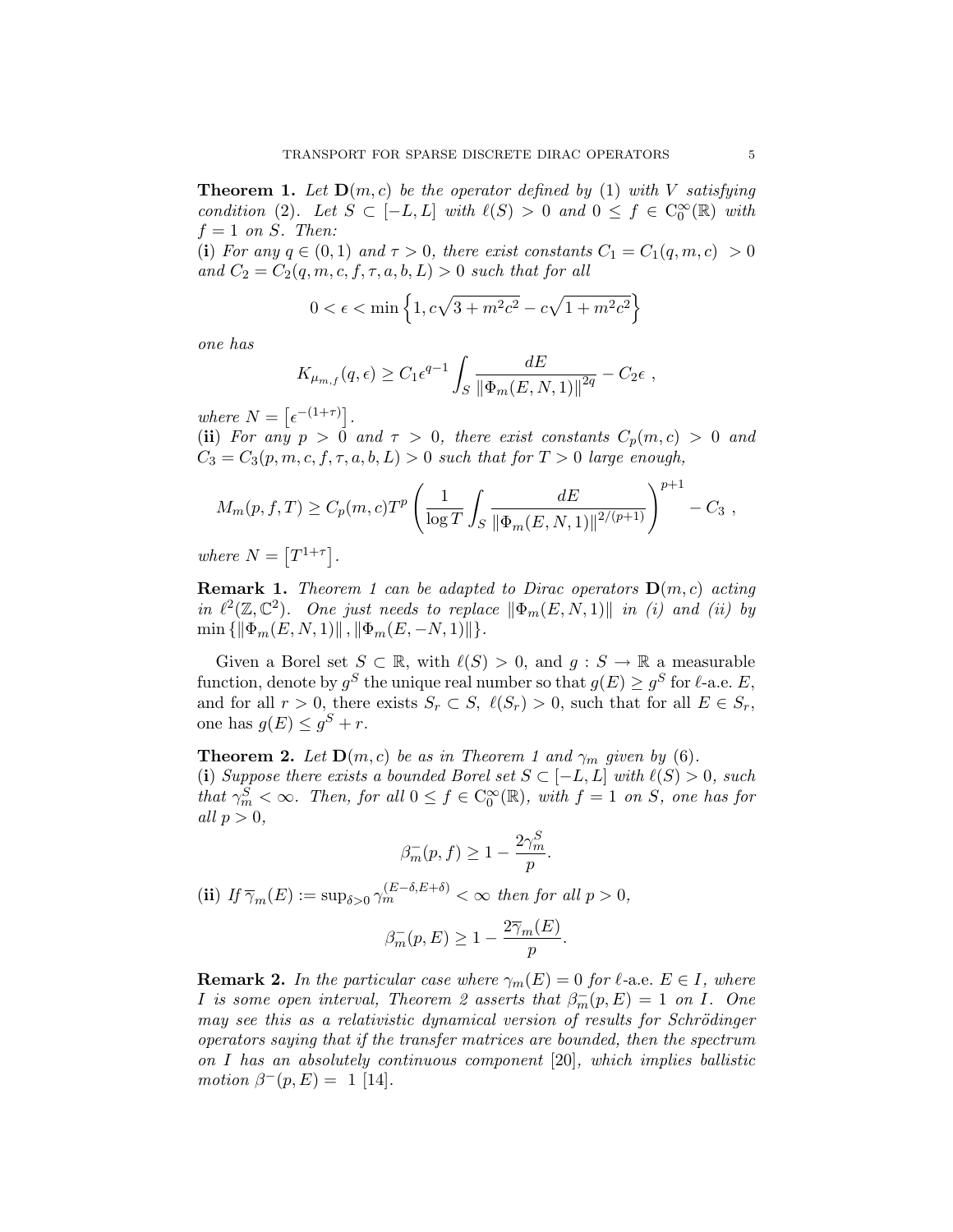Now, in order to state a version of Theorem 2 for upper transport exponents, it is convenient to introduce the following notation: for a given increasing sequence  $(n_i)_{i>1}$  such that  $\lim_{i\to\infty} n_i = +\infty$ , consider the measurable function  $\gamma_{m,(n_i)} : \mathbb{R} \longrightarrow [0, +\infty]$  given by

(8) 
$$
\gamma_{m,(n_i)}(E) := \limsup_{i \to +\infty} \frac{\log \|\Phi_m(E, n_i, 1)\|}{\log n_i}.
$$

**Theorem 3.** Let  $\mathbf{D}(m, c)$  be as in Theorem 1 and  $\gamma_{m,(n_i)}$  given by (8). (i) Suppose there exists a bounded Borel set  $S \subset [-L, L]$  with  $\ell(S) > 0$ , such that  $\gamma_{m,(n_i)}^S < \infty$ . Then, for all  $0 \le f \in C_0^{\infty}(\mathbb{R})$ , with  $f = 1$  on S, one has for all  $p > 0$ ,

$$
\beta_m^+(p, f) \ge 1 - \frac{2\gamma_{m,(n_i)}^S}{p}.
$$
\n(ii) If  $\overline{\gamma}_{m,(n_i)}(E) := \sup_{\delta > 0} \gamma_{m,(n_i)}^{(E-\delta, E+\delta)} < \infty$  then for all  $p > 0$ ,\n
$$
\beta_m^+(p, E) \ge 1 - \frac{2\overline{\gamma}_{m,(n_i)}(E)}{p}.
$$

The proofs of the above theorems rely on preliminary results discussed in Section 4, and will be completed in Section 5.

### 3. Applications to Sparse Potentials

This section is devoted to applications of Theorems 2 and 3 to Dirac operators  $\mathbf{D}(m, c)$ , given by (1), with different classes of sparse potentials of general form

(9) 
$$
V = \sum_{n=1}^{\infty} h_n \delta_{x_n}
$$

that is,  $V(x_n) = h_n$  and  $V(k) = 0$  if  $k \neq x_n$  for all  $n \geq 1$ , with  $x_n > 0$ ,  $h_n \geq 0$  denoting the location of the nth barrier and its height, respectively.

,

We study quantum transport for three classes of sparse potentials of the type (9), and different conditions on the location of the barriers  $x_n$  will be imposed according to how their heights behave:

- (Bounded) the heights of the barriers  $h_n$  are bounded, i.e.,  $0 \leq$  $h_n \leq a$ , for all  $n \geq 1$  and for some  $a > 0$ ;
- (Diverging) the heights of the barriers  $h_n$  grow to infinity, that is,  $h_n \to \infty$  as  $n \to \infty$ ;
- (Vanishing) the heights of the barriers  $h_n$  go to zero, that is,  $h_n \to 0$ as  $n \to \infty$ .

Denoting by  $\mathcal{I}_0(m,c) := \text{int}[\sigma(\mathbf{D}_0(m,c))]$  the interior of the spectrum  $\sigma(\mathbf{D}_0(m,c))$ , it is known [11] that

$$
\mathcal{I}_0(m,c) = \left(-c\sqrt{4 + m^2c^2}, -mc^2\right) \cup \left(mc^2, c\sqrt{4 + m^2c^2}\right).
$$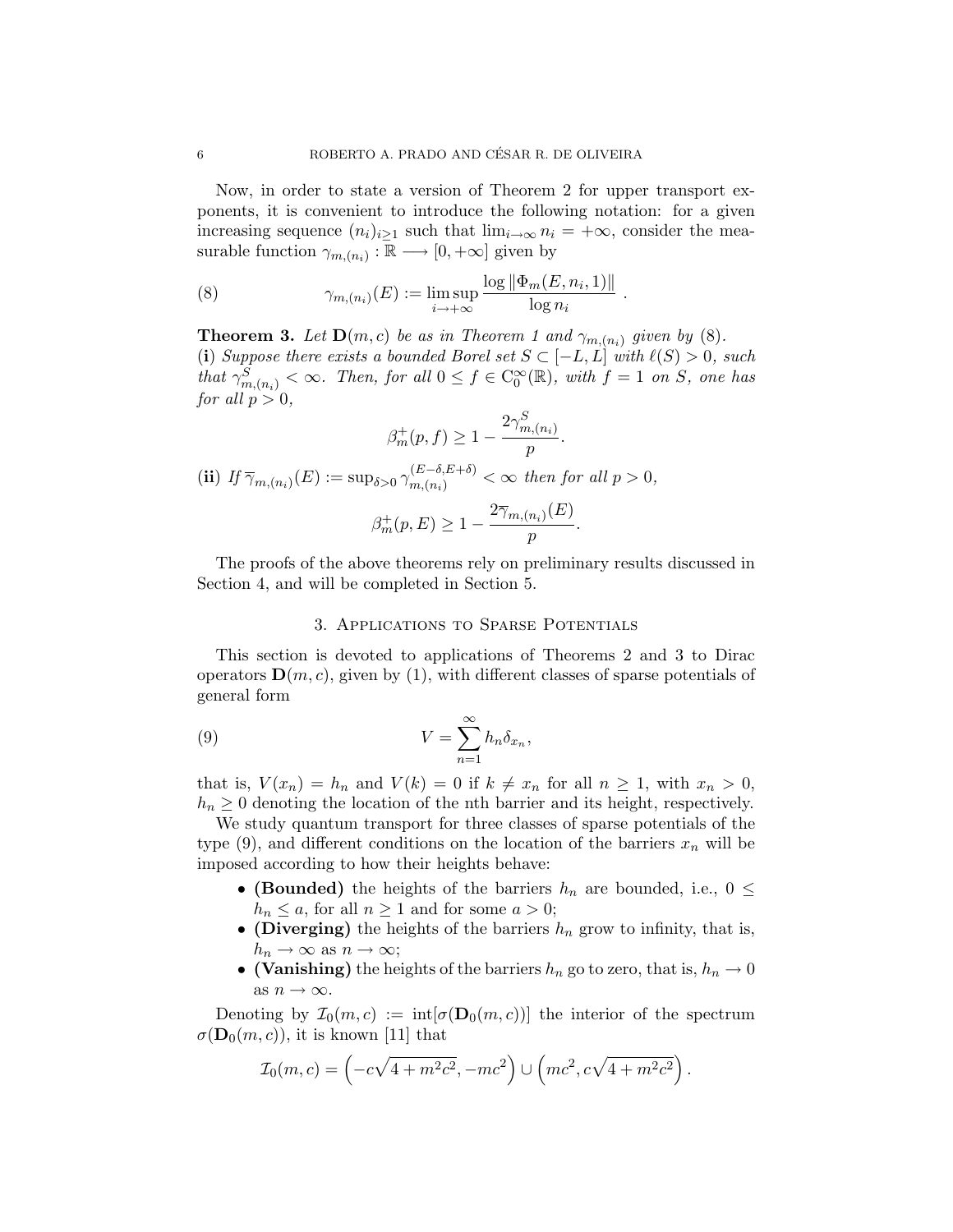3.1. Bounded barriers. For the first class of sparse potentials it is supposed that there exist numbers  $a, \alpha$  so that  $a > 0$  and  $\alpha \in (0, 1)$  so that  $0 \le h_n \le a$  and  $x_n \ge \alpha^{-n}$ , for all  $n \ge 1$ .

**Theorem 4.** Let  $(x_n)_{n\geq 1}$  and  $(h_n)_{n\geq 1}$  be as above and the operator  $\mathbf{D}(m, c)$ given by (1) with potential (9). Then for any  $E \in \mathcal{I}_0(m,c)$ , there exists a constant  $C = C(E, m, c) > 0$  such that for all  $p > 0$  one has

$$
\beta_m^-(p, E) \ge 1 - \frac{2\gamma_m(E)}{p},
$$

with

$$
\gamma_m(E) = \frac{\log\left[C\left(2 + \frac{mc^2 + c\sqrt{4+m^2c^2} + a}{c}\right)^2\right]}{\log(1/\alpha)}.
$$

**Remark 3.** Note that the lower the mass  $m \geq 0$  the larger the lower bound of the dynamical exponents  $\beta_m^-$  and so the faster the quantum transport. With respect to such lower bounds, the mass plays a role similar to the maximum potential intensity a.

*Proof.* For each  $E \in \mathcal{I}_0(m, c)$ , there exists a constant  $C = C(E, m, c) > 0$ such that, for any  $k \geq 0$ , one has

(10) 
$$
\left\|T_m(E,0)^k\right\| = \left\|\left(\begin{array}{cc} 1 + \frac{m^2c^4 - E^2}{c^2} & \frac{mc^2 + E}{c} \\ \frac{mc^2 - E}{c} & 1 \end{array}\right)^k\right\| \leq C.
$$

The constant C diverges to  $+\infty$  for  $E \to \pm mc^2$  or  $E \to \pm c\sqrt{}$  $\sqrt{4+m^2c^2}$ , but it is continuous in  $E$  and thus remains uniformly bounded on any compact subset of  $\mathcal{I}_0(m,c)$ . The sparseness of the potential implies that, for any  $E \in \mathcal{I}_0(m,c),$ 

(11) 
$$
\|\Phi_m(E, N, 1)\| \leq C^{n+1} \prod_{j=1}^n \left(2 + \frac{mc^2 + c\sqrt{4 + m^2c^2} + h_j}{c}\right)^2
$$
  
 $\leq C \left[C\left(2 + \frac{mc^2 + c\sqrt{4 + m^2c^2} + a}{c}\right)^2\right]^n$   
 $\leq C N^{\gamma_m(E)},$ 

if  $x_n \leq N < x_{n+1}$ , with  $\gamma_m(E)$  as in the statement of the theorem.

It follows from (11), Theorem 2 and the continuity of  $\gamma_m(E)$  in the set  $\mathcal{I}_0(m, c)$ , that for all  $p > 0$ ,

$$
\beta_m^-(p, E) \ge 1 - \frac{2\gamma_m(E)}{p},
$$

and the proof is complete.  $\Box$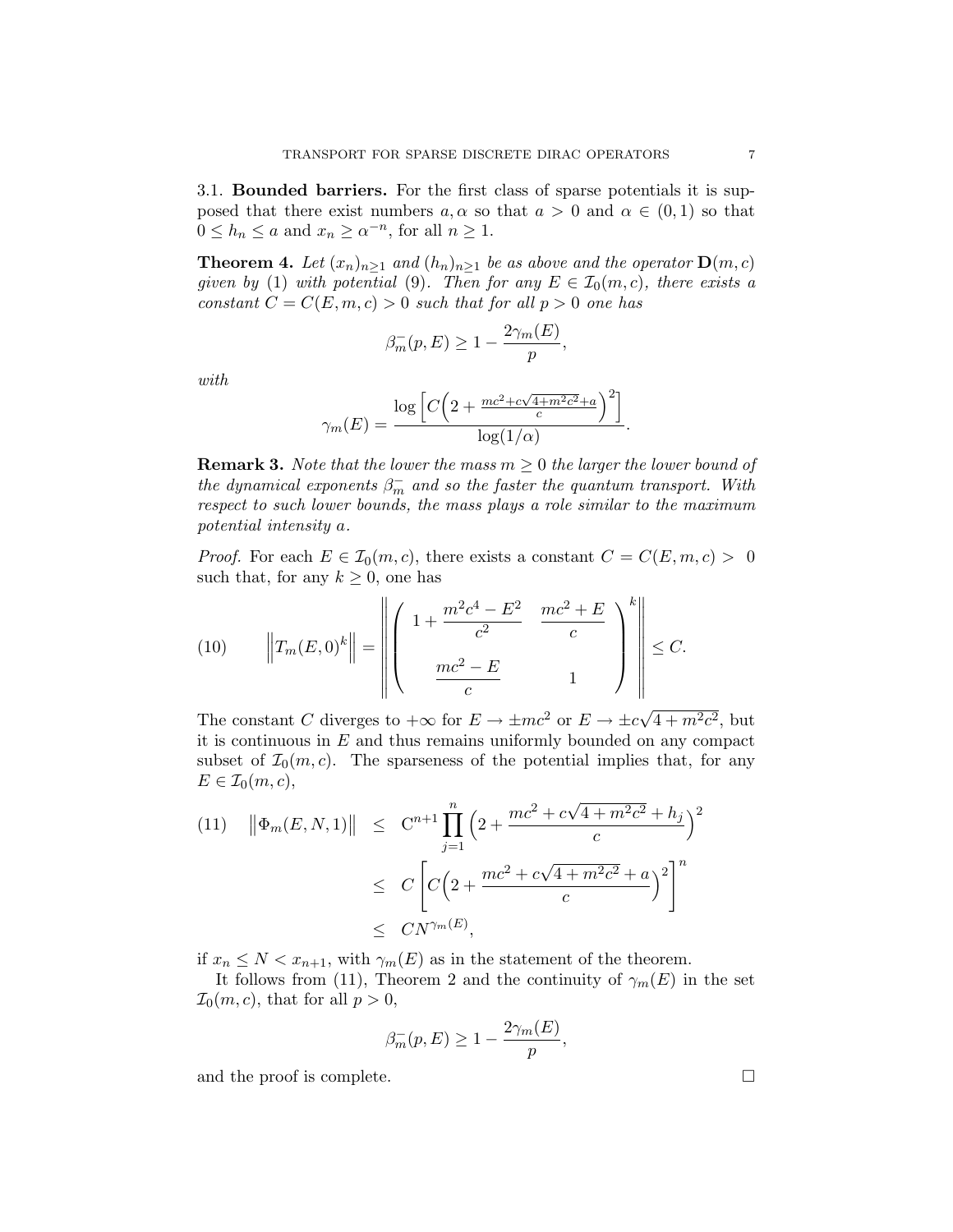3.2. Diverging barriers. We now consider the second class of sparse potentials and assume that the heights of the barriers  $(h_n)_{n\geq 1}$  constitute of a sequence with  $\lim_{n\to\infty} h_n = \infty$ . By applying Theorem 3 we will get the following result.

**Theorem 5.** Let  $(h_n)_{n\geq 1}$  be as above and  $\nu > 0$ . For each  $n \geq 1$  pick  $x_n$ so that √

$$
x_n \ge \prod_{j=1}^n \left(2 + \frac{mc^2 + c\sqrt{4 + m^2c^2} + h_j}{c}\right)^{4/\nu},
$$

and consider the operator  $\mathbf{D}(m, c)$  defined by (1) with potential (9). Then, for any  $p > \nu$  and  $E \in \mathcal{I}_0(m, c)$  one has

$$
\beta_m^+(p,E) \ge 1 - \frac{\nu}{p}.
$$

Remark 4. In this case, the lower bounds of the dynamical exponents do not depend on m, however, the lower the mass the lower the required degree of sparseness as ruled by the sequence  $(x_n)$ .

*Proof.* Take  $f \in C_0^{\infty}(\mathcal{I}_0(m, c))$  and consider the quantity

$$
C(f, m, c) := \sup_{E \in \text{supp} f} C(E, m, c),
$$

where  $C(E, m, c)$  is given by (10) above. Fix  $r > 0$ . Since  $h_n \to \infty$ , it follows that

$$
\left(2 + \frac{mc^2 + c\sqrt{4 + m^2c^2} + h_n}{c}\right)^2 \ge C(f, m, c)^{1/r}
$$

for any n larger than some  $n_r$ . Following the argument described above, we have uniformly in  $E \in \text{supp} f$ ,

$$
\|\Phi_m(E, x_{n+1} - 1, 1)\| \le
$$
\n
$$
\leq C(f, m, c)^{n+1} \prod_{j=1}^n \left(2 + \frac{mc^2 + c\sqrt{4 + m^2c^2} + h_j}{c}\right)^2
$$
\n
$$
\leq C(f, m, c)^{n_r+1} C(f, m, c)^{n-n_r} \prod_{j=1}^n \left(2 + \frac{mc^2 + c\sqrt{4 + m^2c^2} + h_j}{c}\right)^2
$$
\n
$$
\leq C(f, m, c)^{n_r+1} \Big[ \prod_{j=1}^n \left(2 + \frac{mc^2 + c\sqrt{4 + m^2c^2} + h_j}{c}\right)^2\Big]^{1+r}
$$
\n
$$
\leq C(f, m, c)^{n_r+1} (x_{n+1})^{\nu(1+r)/2}.
$$

Therefore, for all  $r > 0$ ,

$$
\gamma_{m,(x_n)}(E) = \limsup_{n \to +\infty} \frac{\log \|\Phi_m(E, x_{n+1} - 1, 1)\|}{\log(x_{n+1} - 1)} \le \nu(1+r)/2.
$$

It then follows by Theorem 3 that, for any  $E \in \mathcal{I}_0(m,c)$  and  $p > \nu$ , one has

$$
\beta^+_m(p,E)\geq 1-\frac{\nu}{p},
$$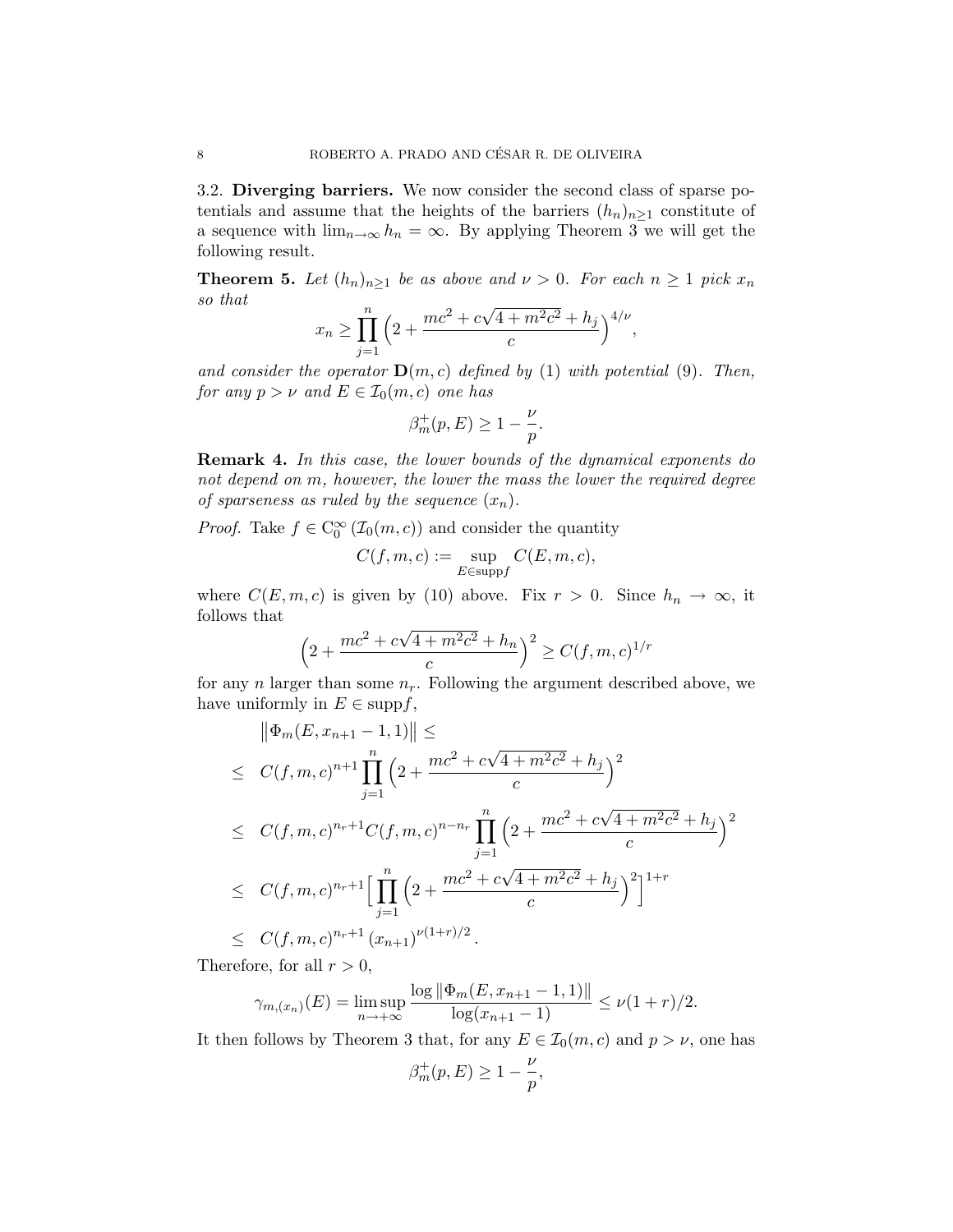which completes the proof.

3.3. Vanishing barriers. Finally, we consider the third class of sparse potentials to which we shall again apply Theorem 2. Now assume that

(12) 
$$
\limsup_{n \to \infty} \frac{x_n}{x_{n+1}} < 1
$$

and  $\lim_{n\to\infty} h_n = 0$ .

**Theorem 6.** Let  $(x_n)$  and  $(h_n)$  be as above and consider the Dirac operator  $\mathbf{D}(m, c)$  given by (1) with potential (9). Then, for all  $p > 0$  and for any  $E \in \mathcal{I}_0(m,c)$ , one has

$$
\beta_m^-(p,E)=1.
$$

Remark 5. Under the sparseness condition (12), the vanishing of the heights results in ballistic transport independently of the mass.

*Proof.* The idea is to look at the sequence  $h_n \to 0$  as a perturbation of the potential  $V = 0$  and employ the general perturbation method developed in [17] (see also [8]).

Consider the eigenvalue equation for the free Dirac operator  $\mathbf{D}_0(m, c)$ ,

(13) 
$$
(\mathbf{D}_0(m,c)\Phi)(n) = E\Phi(n) , \quad \Phi(n) = \begin{pmatrix} \phi^+(n) \\ \phi^-(n) \end{pmatrix},
$$

and the eigenvalue equation for the Dirac operator  $\mathbf{D}(m, c)$ ,

(14) 
$$
(\mathbf{D}(m,c)\Psi)(n) = E\Psi(n) , \quad \Psi(n) = \begin{pmatrix} \psi^+(n) \\ \psi^-(n) \end{pmatrix}.
$$

Let  $\Psi_D = \begin{pmatrix} \psi_D^+ \\ \psi_D^- \end{pmatrix}$  $\frac{\varphi_D}{\psi_D}$ D ) and  $\Psi_N = \begin{pmatrix} \psi_N^+ \\ \psi_N^- \end{pmatrix}$  $\frac{\varphi_N}{\psi_N^-}$ N ) be the solutions to  $(14)$  with initial conditions

$$
\begin{pmatrix} \psi_D^+(1) \\ \psi_D^-(0) \end{pmatrix} = \begin{pmatrix} 1 \\ 0 \end{pmatrix} \text{ and } \begin{pmatrix} \psi_N^+(1) \\ \psi_N^-(0) \end{pmatrix} = \begin{pmatrix} 0 \\ 1 \end{pmatrix}.
$$

.

Thus, the transfer matrix for  $\mathbf{D}(m, c)$  is given by

(15) 
$$
\Phi_m(E, n, 1) = \begin{pmatrix} \psi_D^+(n) & \psi_N^+(n) \\ \psi_D^-(n-1) & \psi_N^-(n-1) \end{pmatrix}
$$

Fix a complex solution  $\Phi = \begin{pmatrix} \phi^+ \\ z^- \end{pmatrix}$  $\phi^+$ to  $(13)$ . For example, we could set  $\Phi = \Phi_D + i \Phi_N$ , where  $\Phi_D$  and  $\Phi_N$  solve (13) and have the same initial conditions as  $\Psi_D$  and  $\Psi_N$ . For each energy  $E \in \mathcal{I}_0(m,c)$  there exists a constant  $C = C(E, m, c) > 0$  such that

(16) 
$$
\|\Phi(n)\| \le C, \quad \forall n \ge 1.
$$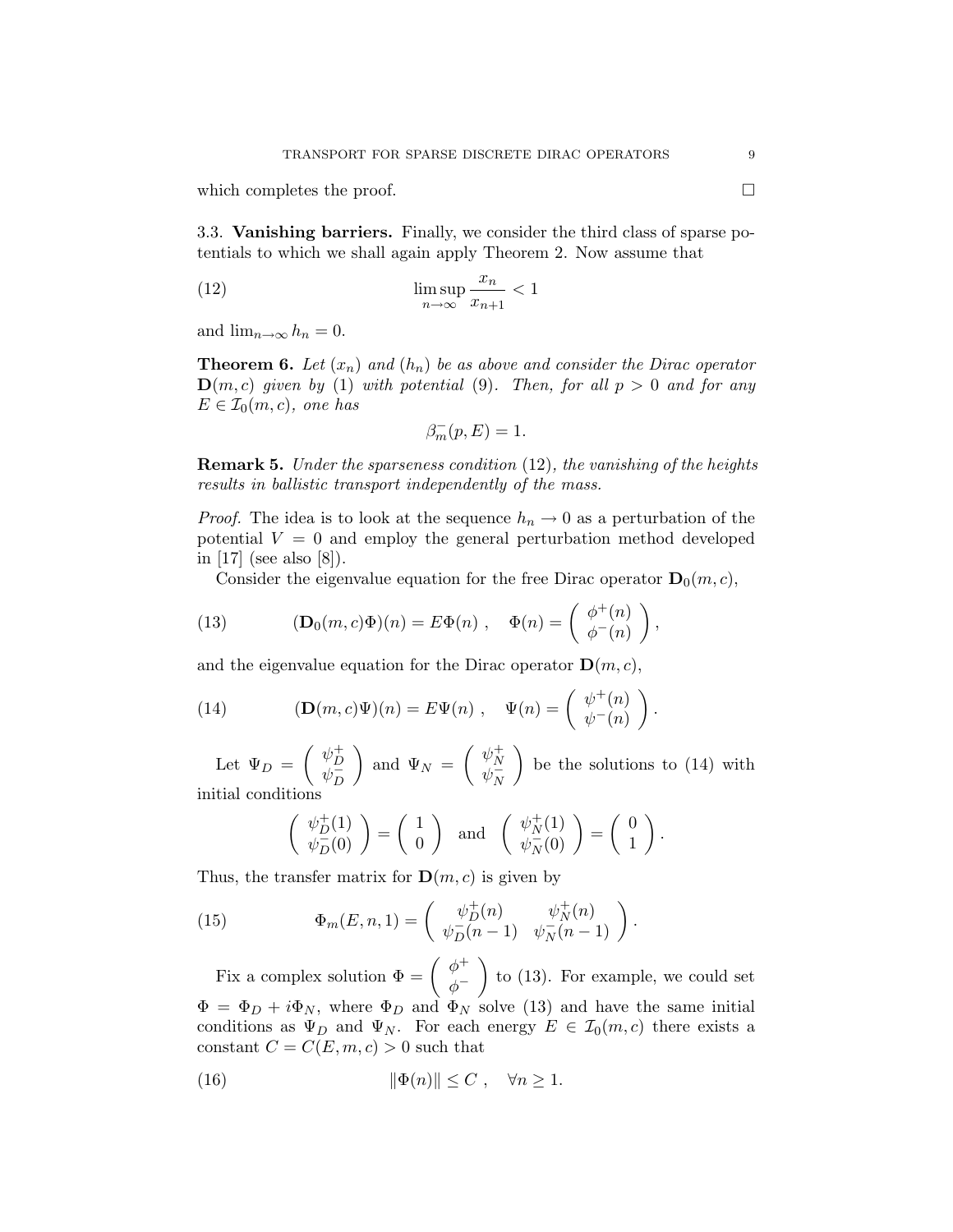Let  $\Psi = \begin{pmatrix} \psi^+ \\ \psi^- \end{pmatrix}$  $\psi^$ be one of the basic solutions  $\Psi_D, \Psi_N$  to (14). Define  $\rho(n) \in \mathbb{C}$  by

(17)  
\n
$$
\begin{pmatrix}\n\psi^+(n) \\
\psi^-(n-1)\n\end{pmatrix} =
$$
\n
$$
= \frac{1}{2i} \left[ \rho(n) \begin{pmatrix} \phi^+(n) \\
\phi^-(n-1) \end{pmatrix} - \overline{\rho(n)} \begin{pmatrix} \overline{\phi^+(n)} \\
\overline{\phi^-(n-1)} \end{pmatrix} \right]
$$
\n
$$
= \text{Im} \left[ \rho(n) \begin{pmatrix} \phi^+(n) \\
\phi^-(n-1) \end{pmatrix} \right].
$$

Write  $\phi^+(n)$ ,  $\phi^-(n)$  and  $\rho(n)$  in polar coordinates,

$$
\phi^+(n) = |\phi^+(n)|e^{i\gamma^+(n)}, \ \phi^-(n) = |\phi^-(n)|e^{i\gamma^-(n)}, \ \rho(n) = |\rho(n)|e^{i\eta(n)}
$$

and define

$$
\theta^+(n) = \eta(n) + \gamma^+(n) , \ \theta^-(n) = \eta(n+1) + \gamma^-(n).
$$

Denote by  $W[\Phi, \Psi](n)$  the Wronskian of  $\Phi$  and  $\Psi$  in the position n. By (17), we have that for every  $n\geq 2,$ 

(18) 
$$
W[\overline{\Phi}, \Psi](n-1) = \overline{\phi^+(n)} \psi^-(n-1) - \overline{\phi^-(n-1)} \psi^+(n)
$$

$$
= \rho(n)\omega, \qquad \omega \neq 0.
$$

By using (13), (14), (17) and (18), one has

$$
\rho(n+1) - \rho(n) =
$$
\n
$$
= \frac{1}{\omega} \left[ \overline{\phi^+(n+1)} \psi^-(n) - \overline{\phi^-(n)} \psi^+(n+1) \right] -
$$
\n
$$
- \frac{1}{\omega} \left[ \overline{\phi^+(n)} \psi^-(n-1) - \overline{\phi^-(n-1)} \psi^+(n) \right]
$$
\n
$$
= \frac{1}{\omega} \left[ \left( \overline{\phi^+(n+1)} - \overline{\phi^+(n)} \right) \psi^-(n) - \left( \psi^-(n-1) - \psi^-(n) \right) \overline{\phi^+(n)} \right] -
$$
\n
$$
- \frac{1}{\omega} \left[ \left( \psi^+(n+1) - \psi^+(n) \right) \overline{\phi^-(n)} - \left( \overline{\phi^-(n-1)} - \overline{\phi^-(n)} \right) \psi^+(n) \right]
$$
\n
$$
= \frac{1}{\omega c} \left[ \left( E + mc^2 \right) \overline{\phi^-(n)} \psi^-(n) - \left( E - V(n) - mc^2 \right) \psi^+(n) \overline{\phi^+(n)} \right] -
$$
\n
$$
- \frac{1}{\omega c} \left[ \left( E - V(n) + mc^2 \right) \psi^-(n) \overline{\phi^-(n)} - \left( E - mc^2 \right) \overline{\phi^+(n)} \psi^+(n) \right]
$$
\n
$$
= \frac{1}{\omega c} V(n) \left( \psi^+(n) \overline{\phi^+(n)} + \psi^-(n) \overline{\phi^-(n)} \right)
$$
\n
$$
= \frac{1}{\omega c} V(n) \rho(n) \left| \phi^+(n) \right|^2 \sin(\theta^+(n)) e^{-i\theta^+(n)} +
$$
\n
$$
+ \frac{1}{\omega c} V(n) \rho(n+1) \left| \phi^-(n) \right|^2 \sin(\theta^-(n)) e^{-i\theta^-(n)},
$$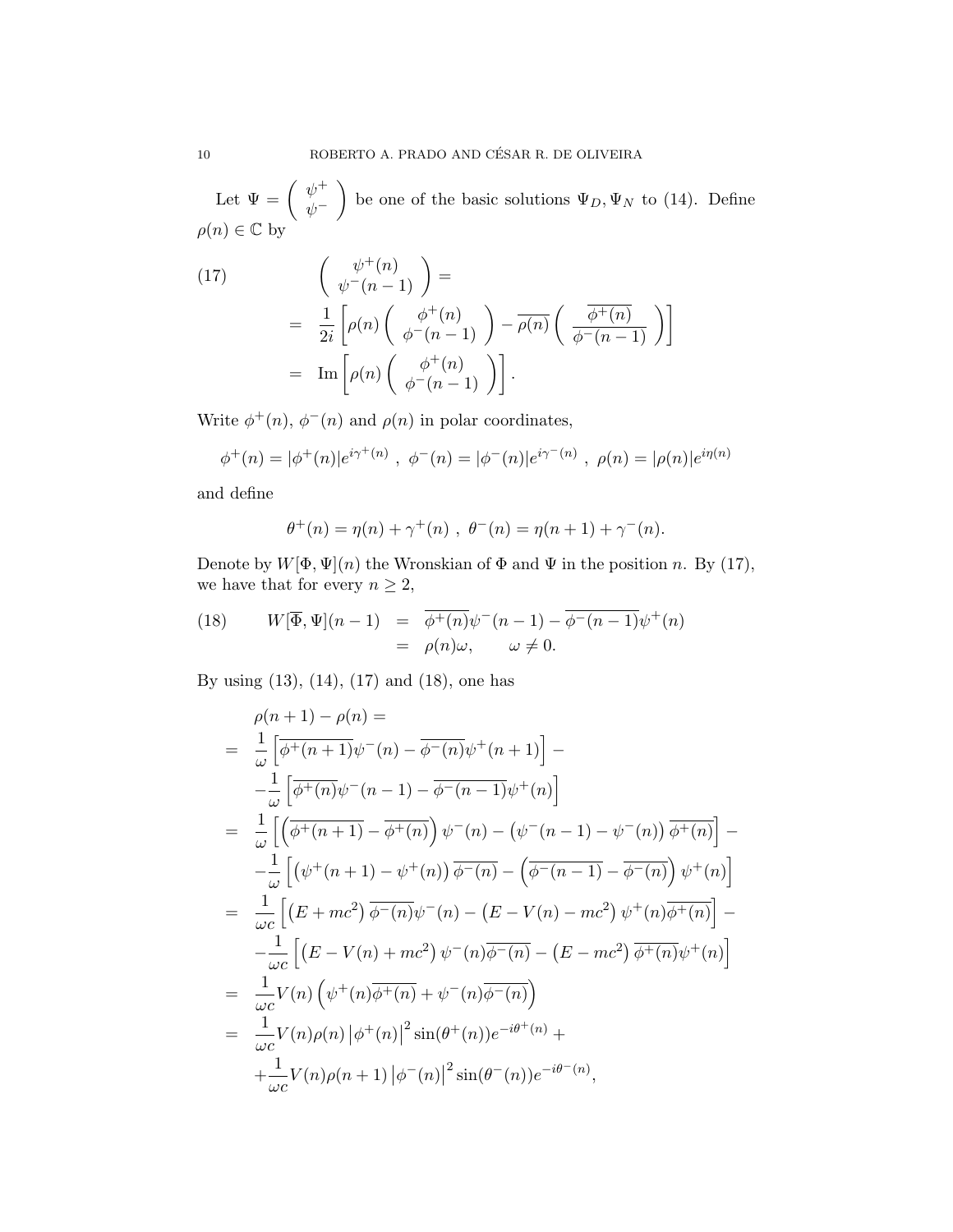which implies

(19) 
$$
|\rho(n+1)| \leq \frac{\left(1 + \frac{1}{|\omega|c}|V(n)| |\phi^+(n)|^2\right)}{\left(1 - \frac{1}{|\omega|c}|V(n)| |\phi^-(n)|^2\right)} |\rho(n)|.
$$

By (12), there are  $\gamma > 1$  and  $n_0 \in \mathbb{N}$  such that  $\frac{x_n}{x_{n-1}} > \gamma$  and  $x_n > \gamma^n$ , for all  $n > n_0$ . Since  $V(x_n) = h_n \to 0$ , it follows by (16) and (19) that, for each  $\epsilon > 0$ , there exists a constant  $C_0 > 0$  such that

$$
|\rho(x_{n+1})| \leq C_0 \frac{(1+\epsilon)^n}{(1-\epsilon)^n},
$$

for *n* sufficiently large and for energies  $E \in \mathcal{I}_0(m, c)$ . This implies that

$$
\frac{(\log \gamma) \, \log |\rho(x_{n+1})|}{\log(x_{n+1})} \ \leq \ \frac{\log C_0}{n} + \log \left( \frac{1+\epsilon}{1-\epsilon} \right),
$$

for all  $\epsilon > 0$  and *n* sufficiently large. Hence, by taking  $\epsilon \to 0$  we obtain

(20) 
$$
\limsup_{n \to \infty} \frac{\log |\rho(x_{n+1})|}{\log(x_{n+1})} = 0.
$$

On the other hand, it follows by  $(15)$ ,  $(16)$  and  $(17)$ , that

(21) 
$$
\|\Phi_m(E, n, 1)\| \le
$$
  
\n
$$
\leq \sqrt{2} \max \left\{ \left\| \left( \begin{array}{c} \psi_D^+(n) \\ \psi_D^-(n-1) \end{array} \right) \right\|, \left\| \left( \begin{array}{c} \psi_N^+(n) \\ \psi_N^-(n-1) \end{array} \right) \right\| \right\}
$$
  
\n
$$
\leq \sqrt{2} C |\rho(n)|,
$$

for all  $n \geq 1$  and  $E \in \mathcal{I}_0(m, c)$ .

Therefore, from (20) and (21) we conclude that

$$
\gamma_m(E) = \limsup_{n \to +\infty} \frac{\log \|\Phi_m(E, n, 1)\|}{\log n} = 0,
$$

and by Theorem 2 we obtain

$$
\beta_m^-(p,E) = 1,
$$

for all  $p > 0$  and  $E \in \mathcal{I}_0(m, c)$ .

#### 4. Preliminaries

In this section we collect some results that will be used in the proofs of Theorems 1, 2 and 3.

For the proof of Theorem 1(ii) we will use the following lemma, which provides a lower bound for the moments  $M_m(p, f, T)$  in terms of local spectral moments  $(7)$ .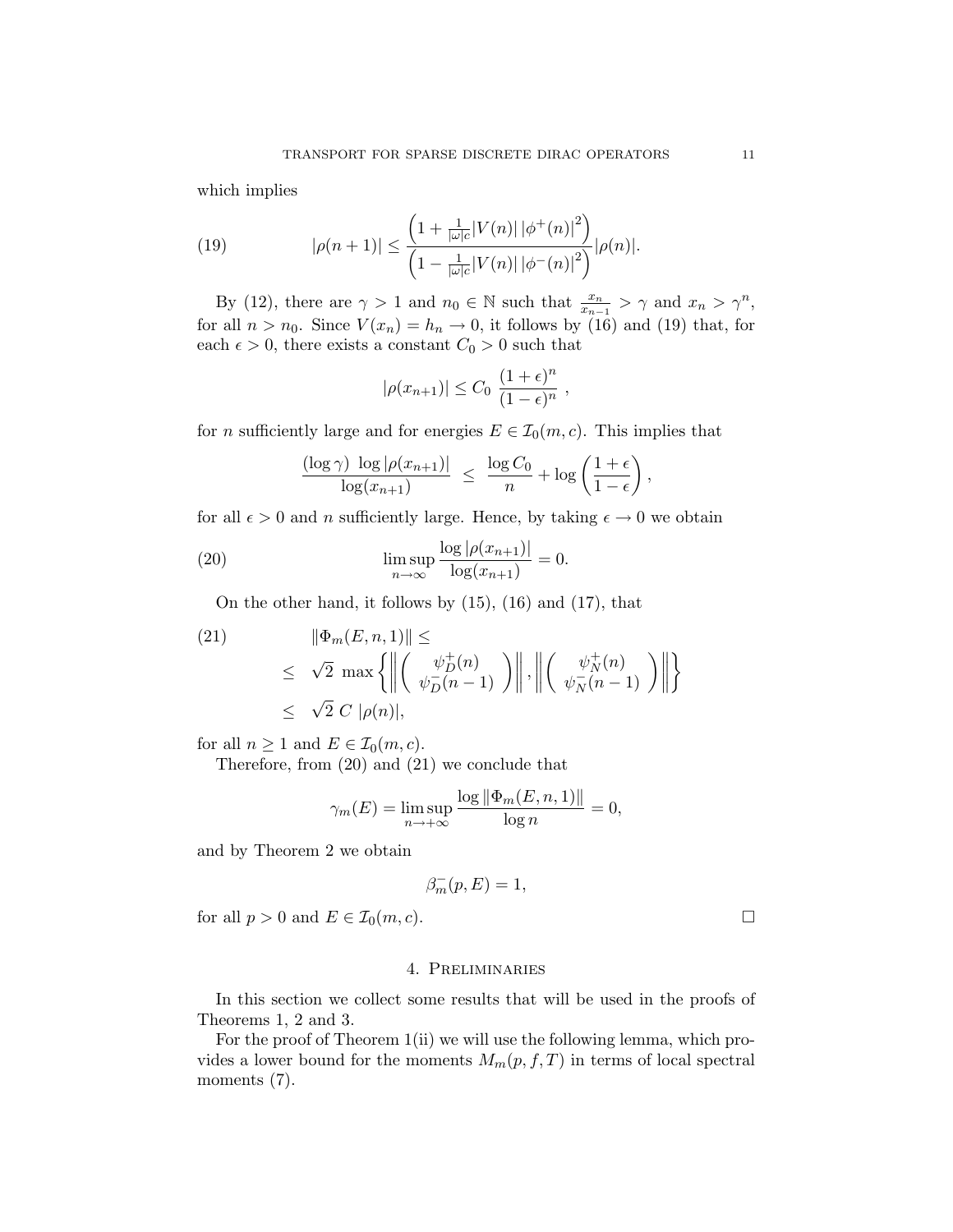**Lemma 1.** Let  $\mathbf{D}(m, c)$  be the operator defined by (1). Then for all  $p > 0$ and  $0 \leq f \in C_0^{\infty}(\mathbb{R})$ , there exists a constant  $C(m, p) > 0$  such that for all  $T > 0$ ,

$$
M_m(p, f, T) \ge \left(\frac{C(m, p)}{\log T} K_{\mu_{m,f}}(q, T^{-1})\right)^{1/q}, \quad q = \frac{1}{1+p}
$$

where  $K_{\mu_{m,f}}(q,T^{-1})$  is defined by (7).

Lemma 1 can be easily adapted, to the Dirac operator  $\mathbf{D}(m, c)$  (details omitted), from corresponding results in references  $[1, 2]$ , and it directly implies:

**Lemma 2.** For all  $p > 0$ ,  $q = (1 + p)^{-1}$  and functions f with compact support, one has

$$
\beta_m^-(p, f) \ge \liminf_{\epsilon \to 0} \frac{\log K_{\mu_{m,f}}(q, \epsilon)}{(q-1)\log \epsilon} \quad , \quad \beta_m^+(p, f) \ge \limsup_{\epsilon \to 0} \frac{\log K_{\mu_{m,f}}(q, \epsilon)}{(q-1)\log \epsilon}
$$

.

The next result is a version of the well-known Combes-Thomas estimate in the Schrödinger setting for the Dirac model  $\mathbf{D}(m, c)$ .

**Proposition 1.** Let  $\mathbf{D}(m, c)$  be the operator defined by (1). If  $z \notin \sigma(\mathbf{D}(m, c))$ , then there exist constants  $\eta = \eta(m, c) > 0$  and  $a = a(m, c) > 0$  such that

$$
\left| \left\langle \delta_j^{\pm}, (\mathbf{D}(m, c) - z\mathbf{I})^{-1} \delta_k^{\pm} \right\rangle \right| \leq \frac{2}{\eta} e^{-a|j-k|},
$$

where  $\{\delta_n^{\pm}\}\$ is the canonic basis of  $\ell^2(\mathbb{N}, \mathbb{C}^2)$ .

*Proof.* For  $\alpha \in \mathbb{C}$ , let  $U_{\alpha}$  be the diagonal operator  $U_{\alpha} \delta_j^{\pm} := e^{\alpha j} \delta_j^{\pm}$  with

dom 
$$
U_{\alpha} = \{ \Psi \in \ell^2(\mathbb{N}, \mathbb{C}^2) : (e^{\alpha n} \Psi(n))_{n \in \mathbb{N}} \in \ell^2(\mathbb{N}, \mathbb{C}^2) \}.
$$

If  $\Psi = \begin{pmatrix} \psi^+ \\ \psi^- \end{pmatrix}$  $\psi^ \Big) = (\Psi(n))_{n \in \mathbb{N}} \in \text{dom } U_\alpha$ , one has

(22) 
$$
(U_{-\alpha}\mathbf{D}(m,c)U_{\alpha})\Psi = \mathbf{D}(m,c)\Psi + Q(\alpha)\Psi,
$$

where

$$
Q(\alpha) = \begin{pmatrix} c(e^{-\alpha} - 1) \psi^-(n-1) \\ c(e^{\alpha} - 1) \psi^+(n+1) \end{pmatrix}.
$$

It follows by (22) that dom  $(U_{-\alpha}\mathbf{D}(m, c)U_{\alpha}) = \text{dom}(\mathbf{D}(m, c))$ ,  $\forall \alpha \in \mathbb{C}$ and we have  $||Q(\alpha)|| \leq 2c (e^{|\alpha|} - 1)$ . Thus,  $Q(\alpha)$  is bounded and does not depend on the potential  $V$ .

Let  $\eta = \text{dist}(z, \sigma(\mathbf{D}(m, c))) > 0$ . By imposing that

(23) 
$$
2c\left(e^{|\alpha|}-1\right)<\frac{\eta}{2}\;,
$$

one has  $||Q(\alpha)|| < \frac{\eta}{2}$  $\frac{\eta}{2}$ . Note that

$$
\mathbf{D}(m,c) - z\mathbf{I} + Q(\alpha) = (\mathbf{D}(m,c) - z\mathbf{I}) \left[ I + (\mathbf{D}(m,c) - z\mathbf{I})^{-1} Q(\alpha) \right],
$$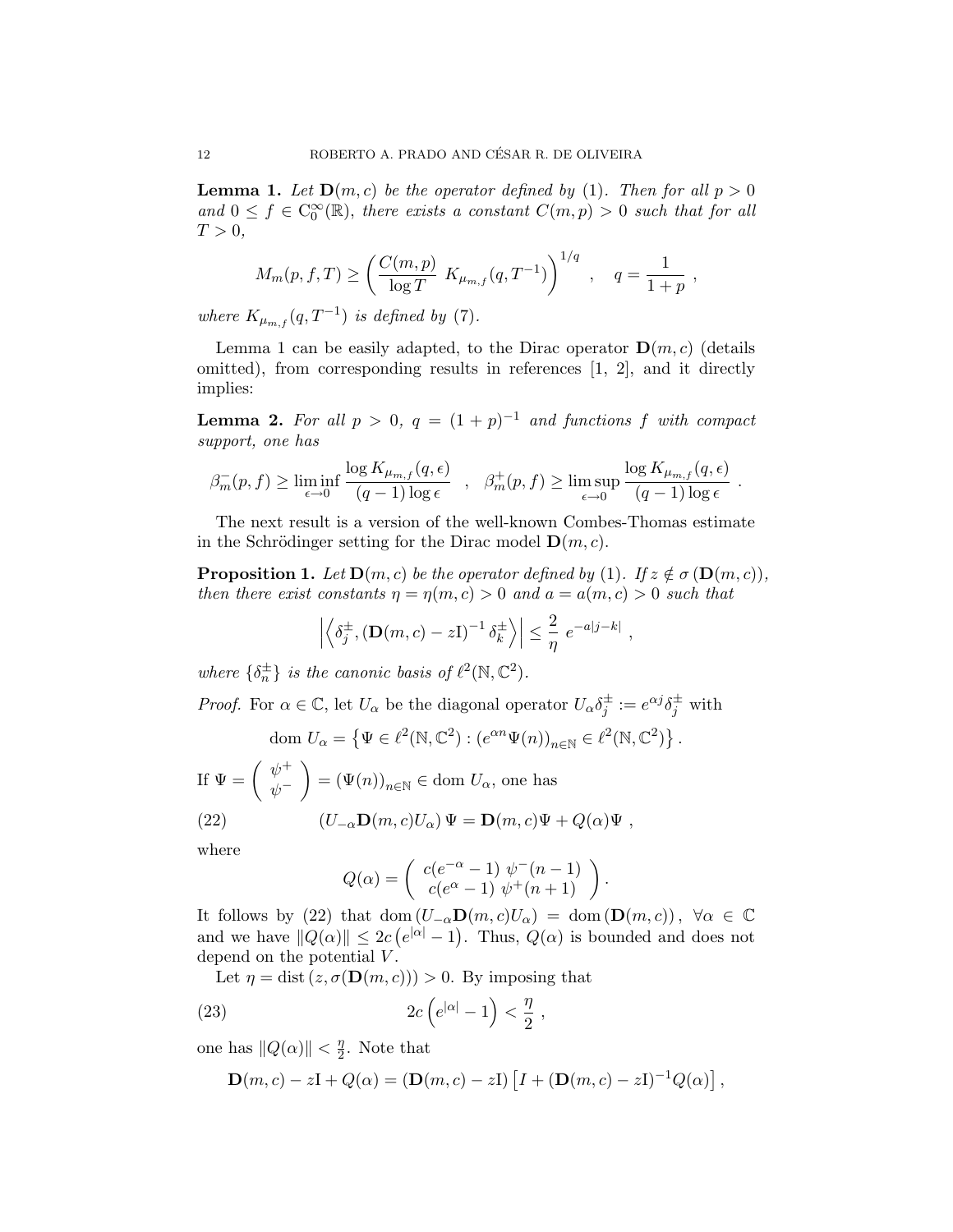which implies

$$
(\mathbf{D}(m,c)-z\mathbf{I}+Q(\alpha))^{-1}=\left(\sum_{n=0}^{\infty}\left(\mathbf{D}(m,c)-z\mathbf{I}\right)^{-n}Q(\alpha)^{n}\right)(\mathbf{D}(m,c)-z\mathbf{I})^{-1}.
$$

As  $z \notin \sigma(\mathbf{D}(m, c)),$  then  $\|(\mathbf{D}(m, c) - zI)^{-1}\| \leq \frac{1}{\eta}$  $\frac{1}{\eta}$ . It follows from the above equality that

(24) 
$$
\|(\mathbf{D}(m,c)-z\mathbf{I}+Q(\alpha))^{-1}\| \leq \frac{1}{1-1/2} \|(\mathbf{D}(m,c)-z\mathbf{I})^{-1}\| \leq \frac{2}{\eta}.
$$

Relation (22) implies, for  $\alpha$  satisfying (23),

$$
U_{-\alpha}(\mathbf{D}(m,c) - zI)^{-1}U_{\alpha} = (\mathbf{D}(m,c) - zI + Q(\alpha))^{-1},
$$

and consequently,

$$
\left\langle \delta_j^{\pm}, (\mathbf{D}(m, c) - z\mathbf{I} + Q(\alpha))^{-1} \delta_k^{\pm} \right\rangle = e^{-\alpha j} e^{\alpha k} \left\langle \delta_j^{\pm}, (\mathbf{D}(m, c) - z\mathbf{I})^{-1} \delta_k^{\pm} \right\rangle.
$$

Therefore, by choosing  $\alpha$  real  $(\alpha \geq 0$  if  $j - k < 0$  and  $\alpha < 0$  if  $j - k \geq 0$ ) satisfying  $(23)$  and by using  $(24)$ , we obtain

$$
\left| \left\langle \delta_j^{\pm}, \left( \mathbf{D}(m, c) - zI \right)^{-1} \delta_k^{\pm} \right\rangle \right| =
$$
\n
$$
= e^{-|\alpha||j-k|} \left| \left\langle \delta_j^{\pm}, \left( \mathbf{D}(m, c) - zI + Q(\alpha) \right)^{-1} \delta_k^{\pm} \right\rangle \right|
$$
\n
$$
\leq e^{-|\alpha||j-k|} \left\| \delta_j^{\pm} \right\| \left\| (\mathbf{D}(m, c) - zI + Q(\alpha))^{-1} \right\| \left\| \delta_k^{\pm} \right\|
$$
\n
$$
\leq \frac{2}{\eta} e^{-|\alpha||j-k|} .
$$

By Proposition 1, the Helffer-Sjöstrand formula [15] (in case of the Dirac operator  $\mathbf{D}(m, c)$  and analogous arguments utilized in the Appendix A2 of [13], we obtain a version of the approximation lemma for  $\mathbf{D}(m, c)$ , that is,

**Lemma 3.** Let  $D_1(m, c) = D_0(m, c) + V_1I_2$  and  $D_2(m, c) = D_0(m, c) + V_2I_2$ be Dirac operators defined by (1), such that  $V_1(n) = V_2(n)$  for all  $n \leq N$ , for some  $N > 1$ . We shall assume the polynomial bound

$$
|V_1(n) - V_2(n)| \le a(1 + n^2)^{b/2}, \quad \forall n \in \mathbb{N},
$$

with positive constants a, b. Let  $M > 0$  and  $\tau > 0$  be given. Then, if I is a compact interval, there exists a constant  $\tilde{C} = \tilde{C}(m, c, I, M, \tau, a, b) > 0$  such that for any  $\epsilon > N^{-\frac{1}{1+\tau}}$  and  $x \in I$ ,

$$
\mu_m^{(1)}(x-\epsilon,x+\epsilon) \ge \mu_m^{(2)}\left(x-\frac{\epsilon}{2},x+\frac{\epsilon}{2}\right) - \tilde{C}\epsilon^M,
$$

where  $\mu_m^{(i)}$ ,  $i = 1, 2$ , denotes the spectral measure of  $\mathbf{D}_i(m, c)$  associated to the vector  $\delta_1^+$ .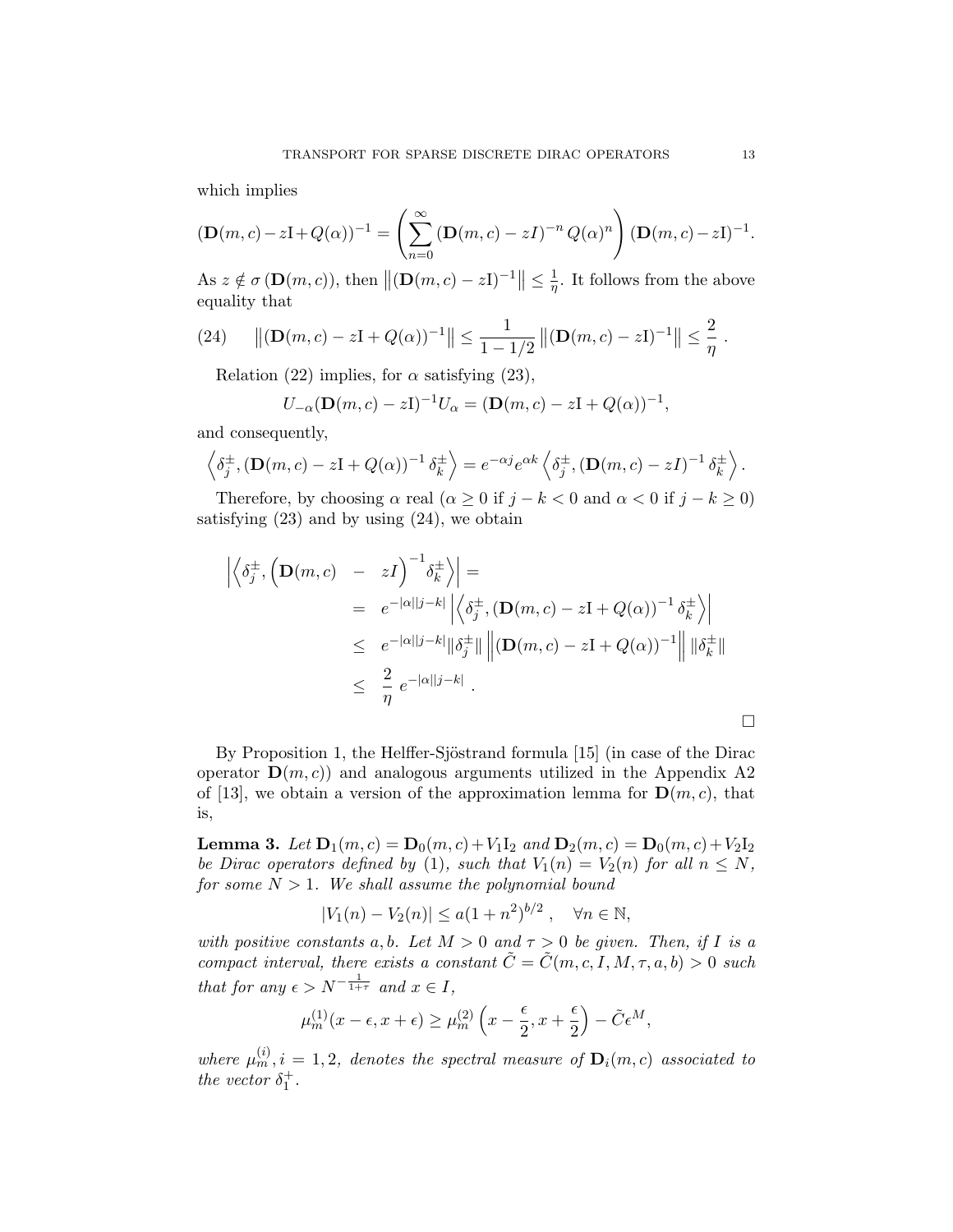For each pair  $E_0 \in \mathbb{R}$  and  $N > 1$ , introduce the operator  $\mathbf{D}(m, c)^{(E_0, N)}$ on the space  $\ell^2(\mathbb{N}, \mathbb{C}^2)$  by

$$
\mathbf{D}(m,c)^{(E_0,N)} := \mathbf{D}_0(m,c) + V\chi_{[1,N]}\mathbf{I}_2 + E_0(1-\chi_{[1,N]})\mathbf{I}_2.
$$

Write  $\mu_m^{(E_0,N)}$  for the spectral measure of  $\mathbf{D}(m,c)^{(E_0,N)}$  associated to  $\delta_1^+$ , and  $R_m^{(E_0,N)}(z) = (\mathbf{D}(m,c)^{(E_0,N)} - zI)^{-1}$  for the corresponding resolvent. Note that  $\mu_m^{(E_0,N)}$  is absolutely continuous with respect to Lebesgue measure  $\ell$ , since  $\mathbf{D}(m, c)^{(E_0, N)}$  is a finite rank perturbation of a purely absolutely continuous operator. Denote by  $\Omega_1 = c\sqrt{3+m^2c^2}$  and  $\Omega_2 = c\sqrt{1+m^2c^2}$ ; we need the following technical result.

**Lemma 4.** Let  $D(m, c)$  be the Dirac operator defined by (1). There exists a finite constant  $C_1 = C_1(m, c) > 0$  such that for any  $E_0 \in \mathbb{R}$ ,

$$
E \in [E_0 - \Omega_1, E_0 - \Omega_2] \cup [E_0 + \Omega_2, E_0 + \Omega_1]
$$

and  $N > 1$ ,

$$
\frac{d\mu_m^{(E_0,N)}}{dx}(E) \ \geq \ \frac{C_1}{\left\| \Phi_m(E,N,1) \right\|^2} \ .
$$

*Proof.* Let  $E_0$  and  $E$  be as in the statement of the lemma. We will make use of Stone's formula [9]  $(-\infty < a < b < \infty)$ 

$$
\frac{1}{2} \left[ \chi_m^{(E_0, N)} \left( [a, b] \right) + \chi_m^{(E_0, N)} \left( (a, b) \right) \right] =
$$
\n
$$
= \lim_{\eta \to 0} \frac{1}{2\pi i} \int_a^b \left( R_m^{(E_0, N)} (E + i\eta) - R_m^{(E_0, N)} (E - i\eta) \right) dE,
$$

where  $\chi_m^{(E_0,N)}(I)$  is the spectral projection of  $\mathbf{D}(m,c)^{(E_0,N)}$  onto the interval I. Using that  $\mu_m^{(E_0,N)}(I) = \left\langle \delta_1^+, \chi_m^{(E_0,N)}(I) \delta_1^+ \right\rangle$ , follows by Stone's formula and Radon-Nikodym Theorem that

(25) 
$$
\frac{d\mu_m^{(E_0, N)}}{dx}(E) = \frac{1}{\pi} \lim_{\eta \to 0} \text{Im} \left\langle \delta_1^+, R_m^{(E_0, N)}(E + i\eta) \delta_1^+ \right\rangle
$$

$$
= \frac{1}{\pi} \lim_{\eta \to 0} \eta \left\| R_m^{(E_0, N)}(E + i\eta) \delta_1^+ \right\|^2.
$$

Let  $\varphi_m = R_m^{(E_0, N)}(E + i\eta)\delta_1^+, \eta > 0$ . Thus,

$$
\varphi_m(N) = \begin{pmatrix} \varphi_m^+(N) \\ \varphi_m^-(N) \end{pmatrix} = \begin{pmatrix} \left\langle \delta_N^+, \varphi_m \right\rangle \\ \left\langle \delta_N^-, \varphi_m \right\rangle \end{pmatrix}.
$$

+∞

We have the following estimate from below:

(26) 
$$
\left\| R_m^{(E_0,N)}(E+i\eta)\delta_1^+\right\|^2 \,\,\geq\,\,\frac{1}{2}\sum_{n=N}^{+\infty} \left( \left| \varphi_m^+(n) \right|^2 + \left| \varphi_m^-(n-1) \right|^2 \right).
$$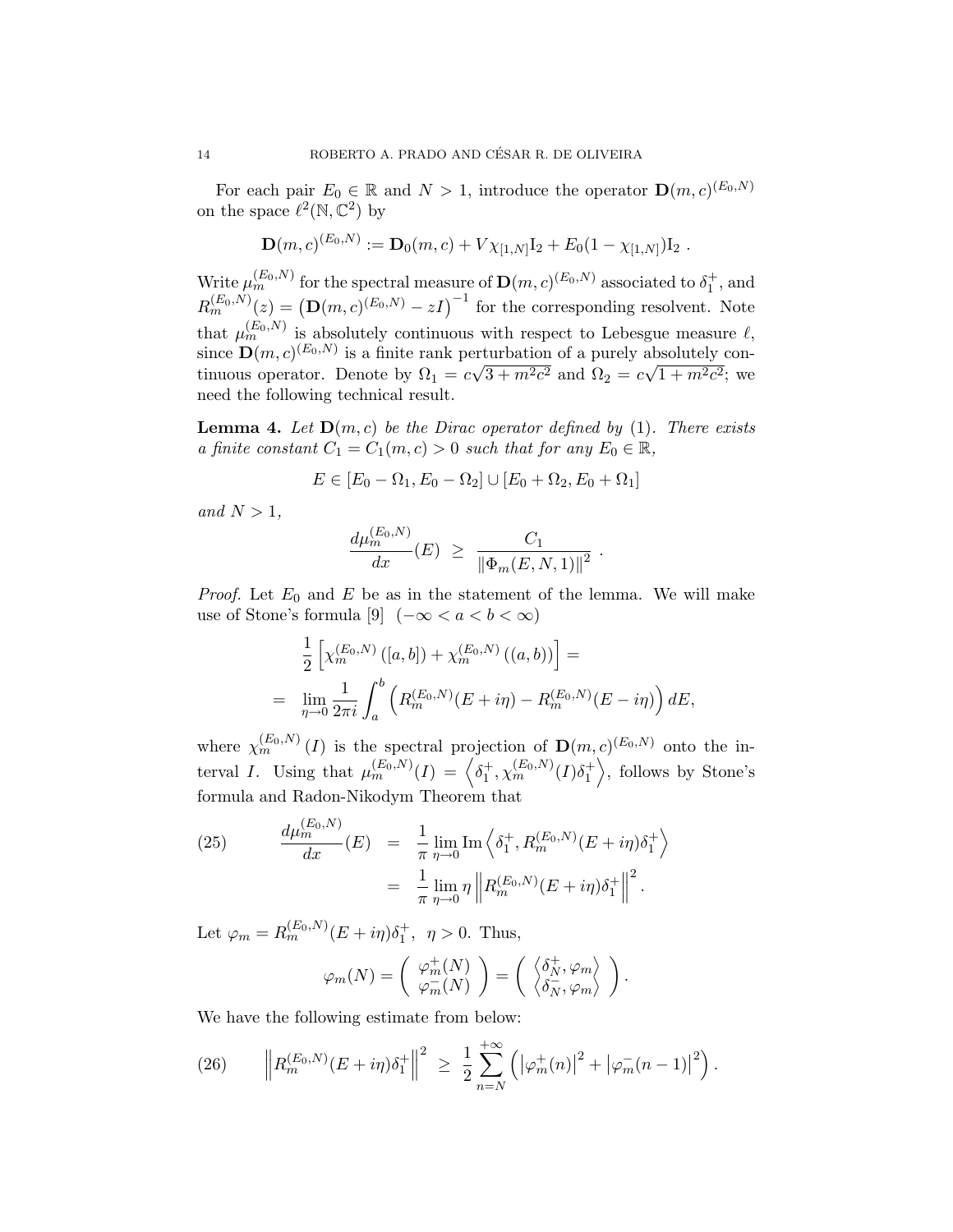Using the transfer matrices representation and the fact that  $\Phi_m(E+i\eta, n, N)$ is a 2  $\times$  2 matrix with determinant 1, one has for any  $n \geq N$ ,

(27) 
$$
|\varphi_m^+(N)|^2 + |\varphi_m^-(N-1)|^2 =
$$
  
= 
$$
\left\| \Phi_m^{-1}(E + i\eta, n, N) \begin{pmatrix} \varphi_m^+(n) \\ \varphi_m^-(n-1) \end{pmatrix} \right\|^2
$$
  

$$
\leq \|\Phi_m(E + i\eta, n, N)\|^2 \left( |\varphi_m^+(n)|^2 + |\varphi_m^-(n-1)|^2 \right),
$$

where  $\Phi_m$  is the transfer matrix corresponding to the operator  $\mathbf{D}(m, c)^{(E_0, N)}$ . Note that  $\Phi_m(E+i\eta,n,N) = \Phi_m^0(E - E_0 + i\eta,n,N)$  for  $n \geq N$ , where  $\Phi_m^0$ is the transfer matrix for the free Dirac operator  $\mathbf{D}_0(m, c)$ , that is,

$$
\Phi_m^0(z,n,k) = (A_m^0(z))^{n-k} , A_m^0(z) = \begin{pmatrix} 1 + \frac{m^2c^4 - z^2}{c^2} & \frac{mc^2 + z}{c} \\ \frac{mc^2 - z}{c} & 1 \end{pmatrix}.
$$

Note that for any real number

(28) 
$$
\omega \in [-\Omega_1, -\Omega_2] \cup [\Omega_2, \Omega_1]
$$

one has  $\Phi_m^0(\omega, n, k) = (A_m^0(\omega))^{n-k}$  with  $A_m^0(\omega)$  elliptic, so that

$$
\left\|\Phi_m^0(\omega,n,k)\right\|=C_2,
$$

for all  $n, k \in \mathbb{N}$ , where  $C_2 = C_2(m, c) > 0$  is a finite constant. It follows, by Lemma 5 of [18], that for any  $\omega$  as in (28),  $|\eta| \le 1$  and  $n \ge k \ge 1$ ,

(29) 
$$
\left\|\Phi_m^0(\omega+i\eta,n,k)\right\| \leq C_2 \left[1+\frac{|\eta|}{c}\left(\frac{|\eta|}{c}+C_3\right)C_2\right]^{n-k}
$$

for some  $0 < C_3 < \infty$ . As a consequence, by inserting (27) and (29) into (26) gives

$$
(30) \ \eta \left\| R_m^{(E_0, N)}(E + i\eta) \delta_1^+ \right\|^2 \ge
$$
  
\n
$$
\geq \ \frac{\eta}{2(C_2)^2} \left( \left| \varphi_m^+(N) \right|^2 + \left| \varphi_m^-(N-1) \right|^2 \right) \sum_{n=N}^{+\infty} \left[ 1 + \frac{\eta}{c} \left( \frac{\eta}{c} + C_3 \right) C_2 \right]^{-2(n-N)}
$$
  
\n
$$
\geq \ C_4 \left( \left| \varphi_m^+(N) \right|^2 + \left| \varphi_m^-(N-1) \right|^2 \right),
$$

for some  $0 < C_4 < \infty$ .

Analogous to the Schrödinger case, we obtain

$$
\varphi_m(N) := \left( \begin{array}{c} \left\langle \delta_N^+, R_m^{(E_0, N)}(E + i\eta)\delta_1^+ \right\rangle \\ \left\langle \delta_N^-, R_m^{(E_0, N)}(E + i\eta)\delta_1^+ \right\rangle \end{array} \right)
$$
  
=  $u_N(E + i\eta, N) + F_m(E + i\eta)u_D(E + i\eta, N),$ 

,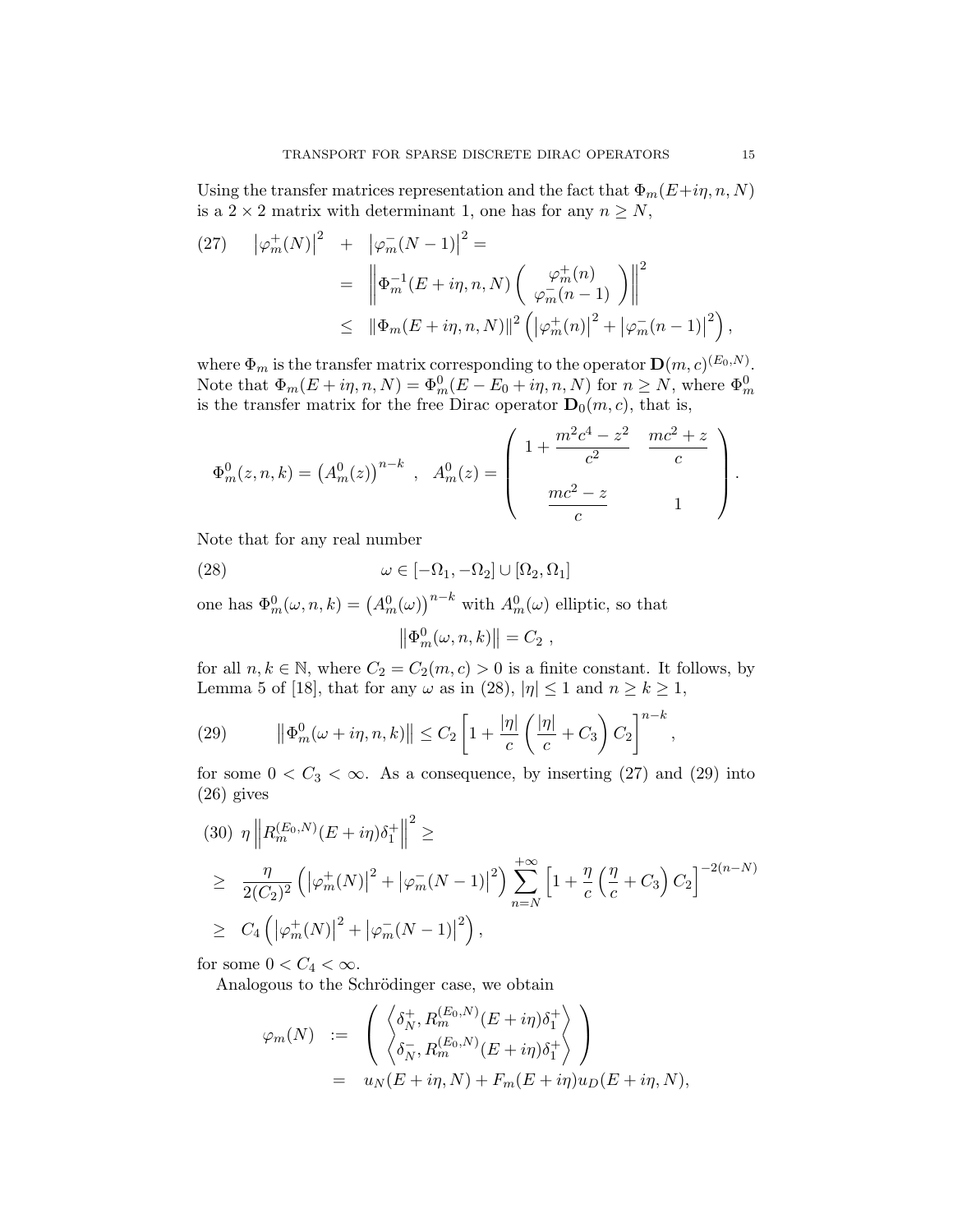where  $F_m(z)$  is the Weyl function of operator  $\mathbf{D}(m, c)^{(E_0, N)}$  (the Borel transform of its spectral measure) and  $u_D, u_N$  are the two linearly independent solutions used in the definition of the transfer matrices (see Section 2). One observes that the vectors

$$
\left(\begin{array}{c} u_D^+(E,n) \\ u_D^-(E,n-1) \end{array}\right), \quad \left(\begin{array}{c} u_N^+(E,n) \\ u_N^-(E,n-1) \end{array}\right),
$$

for  $n \leq N$ , are the same for both  $\mathbf{D}(m,c)^{(E_0,N)}$  and  $\mathbf{D}(m,c)$ , since the potentials coincide on [1, N]. Since  $\mu_m^{(E_0, N)}$  is absolutely continuous and  $u_D(E, n), u_N(E, n)$  are both real, we have

(31) 
$$
\lim_{\eta \to 0} |\varphi_m^+(N)|^2 \ge (u_N^+(E, N) + \text{Re}(F_m(E + i0))u_D^+(E, N))^2
$$

and

(32) 
$$
\lim_{\eta \to 0} |\varphi_m^-(N)|^2 \ge (u_N^-(E, N) + \text{Re}(F_m(E + i0))u_D^-(E, N))^2,
$$

with  $F_m(E + i0) < \infty$ . It follows by (25), (30), (31) and (32) that

(33) 
$$
\frac{d\mu_m^{(E_0, N)}}{dx}(E) \ge
$$
  
 
$$
\ge C_5 \left( u_N^+(E, N) + \text{Re}(F_m(E + i0))u_D^+(E, N) \right)^2 +
$$
  
 
$$
+ C_5 \left( u_N^-(E, N - 1) + \text{Re}(F_m(E + i0))u_D^-(E, N - 1) \right)^2,
$$

for some  $0 < C_5 < \infty$ .

Now consider the polynomial function  $g(t) = (a + tb)^2 + (c + td)^2$ . One readily checks that  $t_0 = -(ab + cd)/(b^2 + d^2)$  is the point of minimum of g. Thus,  $g(t) \ge g(t_0) = (bc - da)^2/(b^2 + d^2)$ , for all  $t \in \mathbb{R}$ . By using this in (33) and the fact that the Wronskian of  $u_0$  and  $u_N$  is equal to one, we finally get

$$
\frac{d\mu_m^{(E_0, N)}}{dx}(E) \ge \frac{C_5}{(u_0^+(E, N))^2 + (u_0^-(E, N-1))^2} \ge \frac{C_5}{\|\Phi_m(E, N, 1)\|^2},
$$
  
and the proof is complete.

The next result converts upper bounds on the norms of transfer matrices into lower bounds on the spectral measures.

**Proposition 2.** Let  $D(m, c)$  be the operator defined by (1), with potential V satisfying (2), and I a compact interval. There exist a constant  $C_1 = C_1(m, c) > 0$  and, for each  $M > 0$  and  $\tau > 0$ , a constant  $C_2 =$  $C_2(m, c, I, M, \tau, a, b) > 0$  such that for all  $\epsilon > 0$  with  $\epsilon < \min\{1, \Omega_1 - \Omega_2\}$ and all  $\lambda \in \mathbb{R}$  with  $\lambda_m^{\pm} = \lambda \pm \frac{1}{2}$  $\frac{1}{2}(\Omega_1 + \Omega_2) \in I$ , one has

$$
\mu_m(\lambda_m^{\pm} - \epsilon, \lambda_m^{\pm} + \epsilon) \ge C_1 \int_{\lambda_m^{\pm} - \frac{\epsilon}{2}}^{\lambda_m^{\pm} + \frac{\epsilon}{2}} \frac{dE}{\left\| \Phi_m(E, N, 1) \right\|^2} - C_2 \epsilon^M,
$$

where  $N = \left[\epsilon^{-(1+\tau)}\right]$ .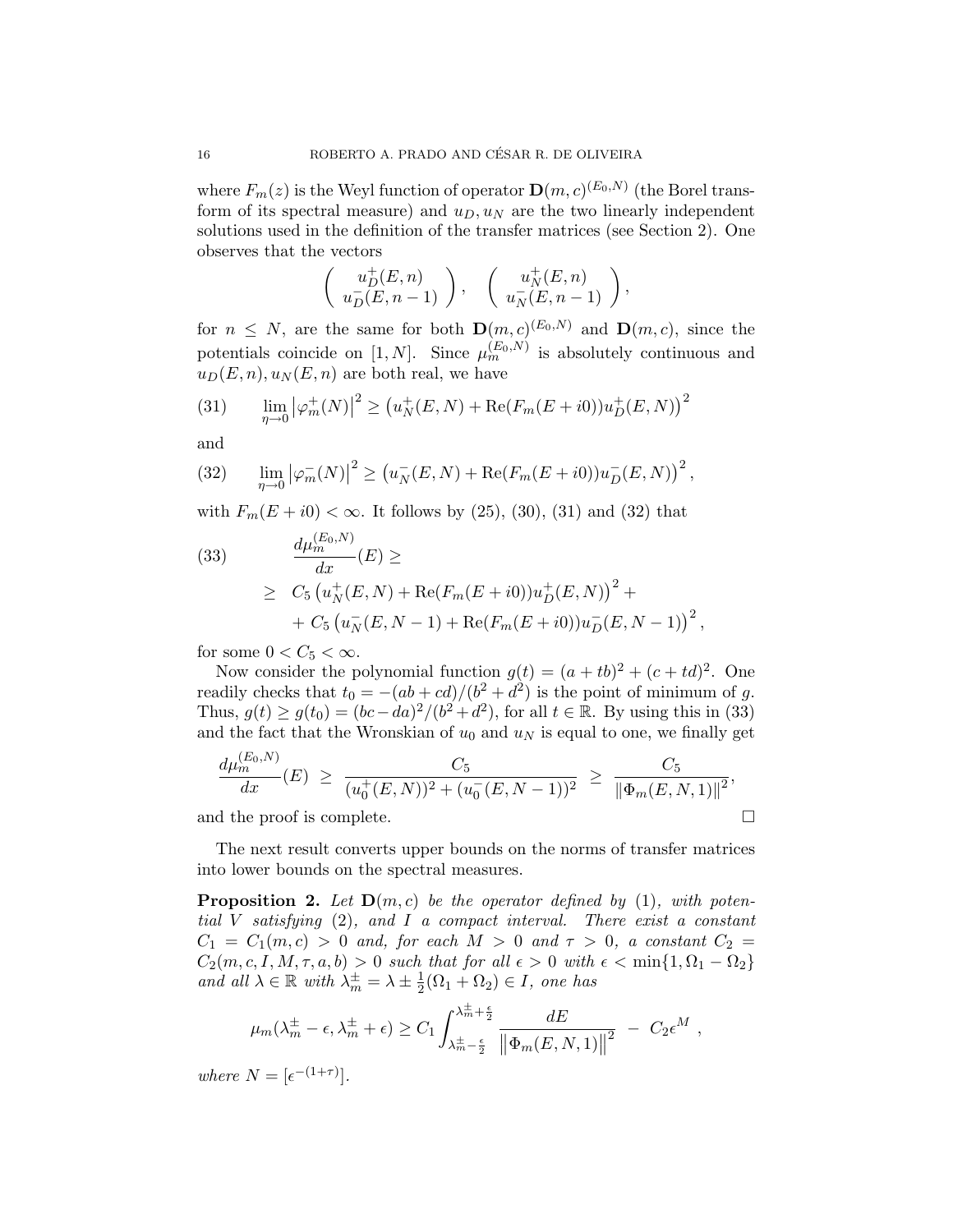*Proof.* For  $\lambda \in \mathbb{R}$  with  $\lambda_m^{\pm} \in I$  and  $N > 1$  given, we shall apply Lemma 3 with  $\mathbf{D}_1(m,c) = \mathbf{D}(m,c)$  and  $\mathbf{D}_2(m,c) = \mathbf{D}(m,c)^{(\lambda_m^{\pm},N)}$ . Note that  $V_1(n) =$  $V_2(n)$  for all  $n \in [1, N]$ .

Since  $I$  is compact and the potential  $V$  is polynomially bounded, we have that  $|V_1(n) - V_2(n)| \leq a(1 + n^2)^{b/2}$ , for all  $n \in \mathbb{N}$ , with constants  $a, b > 0$ uniform in  $\lambda_m^{\pm} \in I$  and N.

Let  $M > 0$  and  $\tau > 0$ . It follows, by Lemmas 3 and 4, that for all  $\epsilon > 0$ with  $\epsilon < \min\{1, \Omega_1 - \Omega_2\}$  and for all  $\lambda \in \mathbb{R}$  with  $\lambda_m^{\pm} \in I$ ,

$$
\mu_m(\lambda_m^{\pm} - \epsilon, \lambda_m^{\pm} + \epsilon) \geq \mu_m^{(\lambda_m^{\pm}, N)} \left( \lambda_m^{\pm} - \frac{\epsilon}{2}, \lambda_m^{\pm} + \frac{\epsilon}{2} \right) - C_2 \epsilon^M
$$
  

$$
= \int_{\lambda_m^{\pm} - \frac{\epsilon}{2}}^{\lambda_m^{\pm} + \frac{\epsilon}{2}} \frac{d\mu_m^{(\lambda_m^{\pm}, N)}}{dx} (E) - C_2 \epsilon^M
$$
  

$$
\geq \int_{\lambda_m^{\pm} - \frac{\epsilon}{2}}^{\lambda_m^{\pm} + \frac{\epsilon}{2}} \frac{C_1}{\left\| \Phi_m(E, N, 1) \right\|^2} - C_2 \epsilon^M ,
$$

where  $N = [\epsilon^{-(1+\tau)}]$  and  $0 < C_1, C_2 < \infty$ .

#### 5. Proofs of Abstract Lower Bounds

In this section the proofs of Theorems 1, 2 and 3 will be presented. We first prove Theorem 1; it will be a combination of Proposition 2 and Lemma 1.

#### Proof. (Theorem 1)

(i) Let  $0 \le f \in C_0^{\infty}(\mathbb{R})$ , with supp $f \subset [-L, L]$  and  $f = 1$  on S. Since f is uniformly continuous, there exists  $\eta > 0$  with  $\eta < \min\{1, \Omega_1 - \Omega_2\}$  such that if  $|x - y| \leq 2\eta$  then  $|f(x) - f(y)| \leq \frac{1}{2}$  ( $\Omega_1, \Omega_2$  were introduced just before Lemma 4). Define the set

$$
J = \{x \in \mathbb{R} : d(x, S) \le \eta\}.
$$

For all  $\epsilon < \eta$  and  $x \in J$ , one verifies that

(34) 
$$
\mu_{m,f}(x-\epsilon,x+\epsilon) = \int_{x-\epsilon}^{x+\epsilon} f(y) d\mu_m(y) \geq \frac{1}{2} \mu_m(x-\epsilon,x+\epsilon).
$$

Furthermore, for any given  $M > 0$  and  $\tau > 0$  we get, by Proposition 2, that for all  $\epsilon > 0$  with  $\epsilon < \min\{1, \Omega_1 - \Omega_2\}$  and all  $x \in \mathbb{R}$  with  $x_m^{\pm} =$  $x \pm \frac{1}{2}$  $\frac{1}{2}(\Omega_1 + \Omega_2) \in I = [-L - 1, L + 1],$ 

$$
\mu_m(x_m^{\pm} - \epsilon, x_m^{\pm} + \epsilon) \ \geq \ C_1 \int_{x_m^{\pm} - \frac{\epsilon}{2}}^{x_m^{\pm} + \frac{\epsilon}{2}} \frac{dE}{\left\| \Phi_m(E, N, 1) \right\|^2} \ - \ C_2 \epsilon^M,
$$

where  $N = \left[\epsilon^{-(1+\tau)}\right]$ .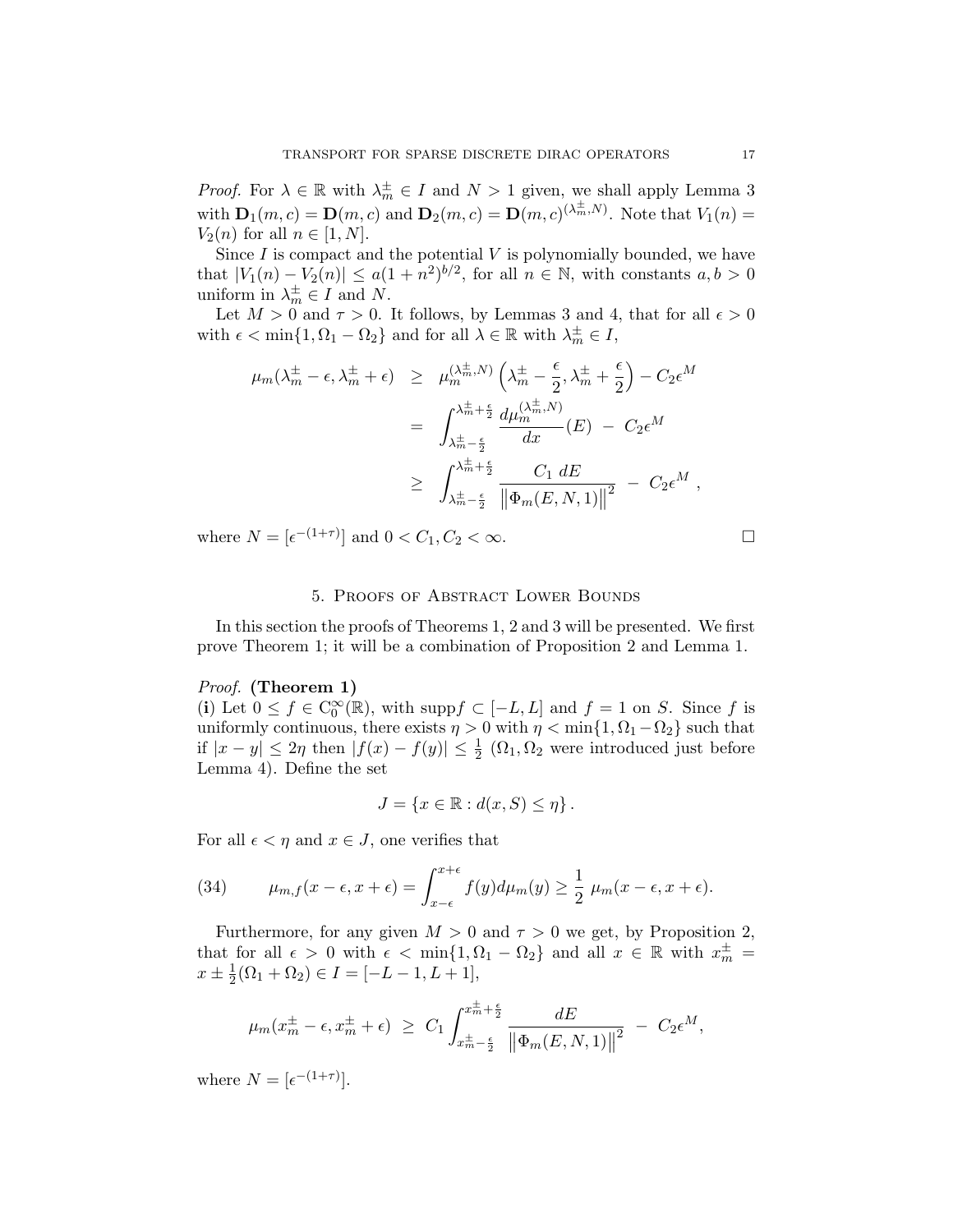By using that  $\mu_m(x_m^{\pm} - \epsilon, x_m^{\pm} + \epsilon) \geq 0$  and the Jensen's inequality, one has for all  $q \in (0,1)$ ,

(35)  
\n
$$
(\mu_m(x_m^{\pm} - \epsilon, x_m^{\pm} + \epsilon))^q \ge
$$
\n
$$
\geq \left( \int_{x_m^{\pm} - \frac{\epsilon}{2}}^{x_m^{\pm} + \frac{\epsilon}{2}} \frac{\epsilon C_1}{\|\Phi_m(E, N, 1)\|^2} \frac{dE}{\epsilon} \right)^q - C_2^q \epsilon^{qM}
$$
\n
$$
\geq C_1^q \epsilon^{q-1} \int_{x_m^{\pm} - \frac{\epsilon}{2}}^{x_m^{\pm} + \frac{\epsilon}{2}} \frac{dE}{\|\Phi_m(E, N, 1)\|^2} - C_2^q \epsilon^{qM}.
$$

Now, by combining (34) and (35), one gets, for all  $\epsilon < \eta$ ,

$$
K_{\mu_{m,f}}(q,\epsilon) = \frac{1}{\epsilon} \int_{\mathbb{R}} (\mu_{m,f}(x-\epsilon,x+\epsilon))^q dx
$$
  
\n
$$
\geq \frac{1}{2^{q+1}\epsilon} \int_{J} (\mu_m(x_m^+ - \epsilon, x_m^+ + \epsilon))^q dx_m^+ + \frac{1}{2^{q+1}\epsilon} \int_{J} (\mu_m(x_m^- - \epsilon, x_m^- + \epsilon))^q dx_m^-
$$
  
\n
$$
\geq \frac{C_1^q \epsilon^{q-2}}{2^{q+1}} \int_{J} \int_{x_m^+ - \frac{\epsilon}{2}}^{x_m^+ + \frac{\epsilon}{2}} \frac{dE}{\|\Phi_m(E, N, 1)\|^{2q}} dx_m^+ + \frac{C_1^q \epsilon^{q-2}}{2^{q+1}} \int_{J} \int_{x_m^- - \frac{\epsilon}{2}}^{x_m^- + \frac{\epsilon}{2}} \frac{dE}{\|\Phi_m(E, N, 1)\|^{2q}} dx_m^- - \tilde{C}_2 \frac{\epsilon}{2^q},
$$

where  $M = 2/q$ . Let  $E \in S$ . If  $|x_m^{\pm} - E| \le \epsilon/2$  and  $\epsilon < \eta$ , then  $x_m^{\pm} \in J$ . Note that  $\ell(\lbrace x_m^{\pm}: |x_m^{\pm}-E| \leq \epsilon/2 \rbrace \cap J) \geq \epsilon/2$ . Therefore, upon integrating in the variable  $E$  over the set  $S$  (and applying Fubini's Theorem), one obtains

$$
K_{\mu_{m,f}}(q,\epsilon) \geq C_q \epsilon^{q-1} \int_S \frac{dE}{\|\Phi_m(E,N,1)\|^{2q}} - \tilde{C}_2 \frac{\epsilon}{2^q},
$$

where  $N = \lceil \epsilon^{-(1+\tau)} \rceil$ . The bound in Theorem 1(i) follows with the constants  $C_1 = C_q$  and  $C_2 = \frac{\tilde{C}_2}{2^q}$ .

(ii) By Lemma 1, it follows that for all  $p > 0$ ,  $0 \le f \in C_0^{\infty}(\mathbb{R})$ , and  $T > 0$ ,

.

(36) 
$$
M_m(p, f, T) \ge \left(\frac{C(m, p)}{\log T} K_{\mu_{m, f}}(q, T^{-1})\right)^{1/q}, \quad q = \frac{1}{1 + p}
$$

Insert the bound obtained in (i) into (36) with  $\epsilon = T^{-1}$ ; hence, for all  $p > 0$ and  $T > 0$  large enough,

$$
M_m(p, f, T)^q \ge \frac{C(m, p)}{\log T} C_1 T^{1-q} \int_S \frac{dE}{\|\Phi_m(E, N, 1)\|^{2q}} - C_2(m, p, f),
$$

which implies

$$
M_m(p, f, T) \ge C_p(m, c) T^p \left( \frac{1}{\log T} \int_S \frac{dE}{\|\Phi_m(E, N, 1)\|^{2/(p+1)}} \right)^{p+1} - C_3,
$$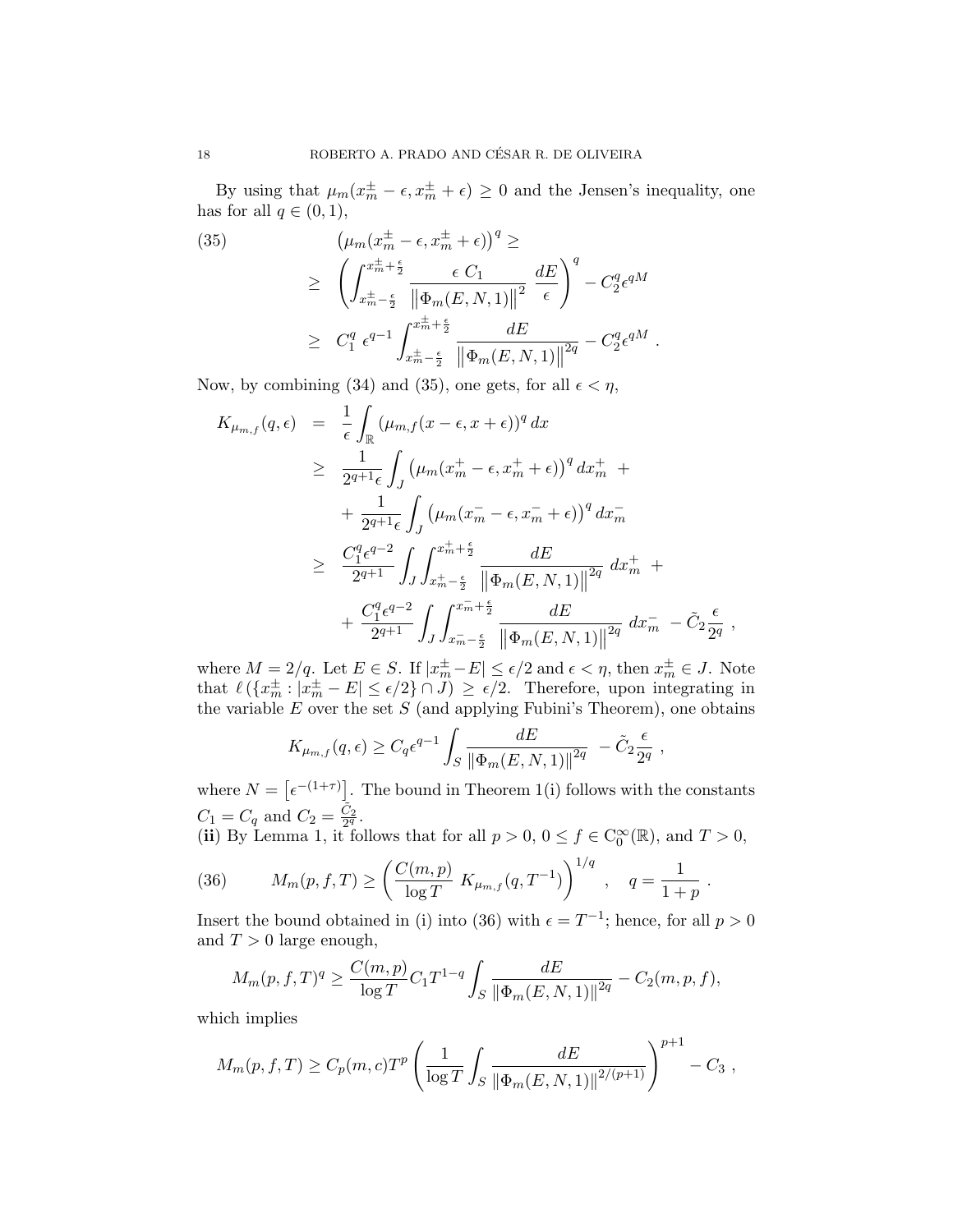with 
$$
N = [T^{1+\tau}].
$$

# Proof. (Theorem 2)

(i) Let  $S$  and  $f$  be as in the statement of the theorem. By hypothesis, we have that  $\gamma_m^S < \infty$ . Then, for all  $r > 0$ , there exists  $S_r \subset S$  with  $\ell(S_r) > 0$ , such that

(37) 
$$
\gamma_m(E) \le \gamma_m^S + r, \quad \forall E \in S_r.
$$

Define, for each  $E \in S_r$ , the measurable function

$$
h_m(E) = \sup_{n>1} \frac{\|\Phi_m(E,n,1)\|}{n^{\gamma_m^S+r}}.
$$

Hence, we have

(38) 
$$
\|\Phi_m(E,N,1)\| \le h_m(E)N^{\gamma_m^S+r}, \quad \forall E \in S_r, \ \forall N > 1.
$$

Using the definition (6) of  $\gamma_m(E)$  in (37), together with the hypothesis  $\gamma_m^S \leq \infty$ , it follows that  $0 \leq h_m(E) \leq \infty$  for all  $E \in S_r$ . Since  $S_r$  is a bounded set and  $f = 1$  on  $S_r$ , by applying Theorem 1 with  $S = S_r$ ,  $\tau = r$ , and using (38), it is found that for all  $q \in (0,1)$  and for all  $\epsilon > 0$  with  $\epsilon < \min\{1, \Omega_1 - \Omega_2\},\$ 

(39) 
$$
K_{\mu_{m,f}}(q,\epsilon) \ge C_1 \epsilon^{q-1} N^{-2q(\gamma_m^S+r)} \int_{S_r} h_m(E)^{-2q} dE - C_2 \epsilon ,
$$

with  $N = \lceil \epsilon^{-(1+r)} \rceil$ . Since  $0 < h_m(E) < \infty$  for all  $E \in S_r$ , we have

$$
\int_{S_r} h_m(E)^{-2q} dE \ge \left(\sup_{E \in S_r} h_m(E)\right)^{-2q} \ell(S_r) = C(q, m, S, r)
$$

with  $C(q, m, S, r)$  a positive constant depending on  $q, m, S, r$ . It follows by (39) that for all  $q \in (0, 1)$ ,  $0 < \epsilon < \min\{1, \Omega_1 - \Omega_2\}$  and for any  $r > 0$ ,

(40) 
$$
K_{\mu_{m,f}}(q,\epsilon) \ge C(q,m,c,S,r) \left(\frac{1}{\epsilon}\right)^{[p-2(1+r)(\gamma_m^S+r)]/(p+1)} - C_2 \epsilon,
$$

with  $q=\frac{1}{1+}$  $\frac{1}{1+p}$  and  $C(q, m, c, S, r) = C_1 C(q, m, S, r)$  a positive constant depending on  $q, m, c, S, r$ . By Lemma 2 and (40), it follows that for all  $p > 0$ and any  $r > 0$ ,

$$
\beta_m^-(p, f) \ge \liminf_{\epsilon \to 0} \frac{\log K_{\mu_{m,f}}(q, \epsilon)}{(q-1)\log \epsilon} \ge 1 - \frac{2(1+r)(\gamma_m^S + r)}{p}.
$$

Therefore, for all  $p > 0$ ,

$$
\beta_m^-(p, f) \ge 1 - \frac{2\gamma_m^S}{p}.
$$

(ii) Choose  $E \in \mathbb{R}$  such that  $\overline{\gamma}_m(E) \leq \infty$ . For any bounded open interval I such that  $E \in I$ , it is found that  $\gamma_m^I < \infty$ ; then (i) and the definition of the transport exponents implies that  $\beta_m^-(p, f) \geq 1 - \frac{2\gamma_m^I}{p}$  for all  $f \in C_0^{\infty}(I)$ .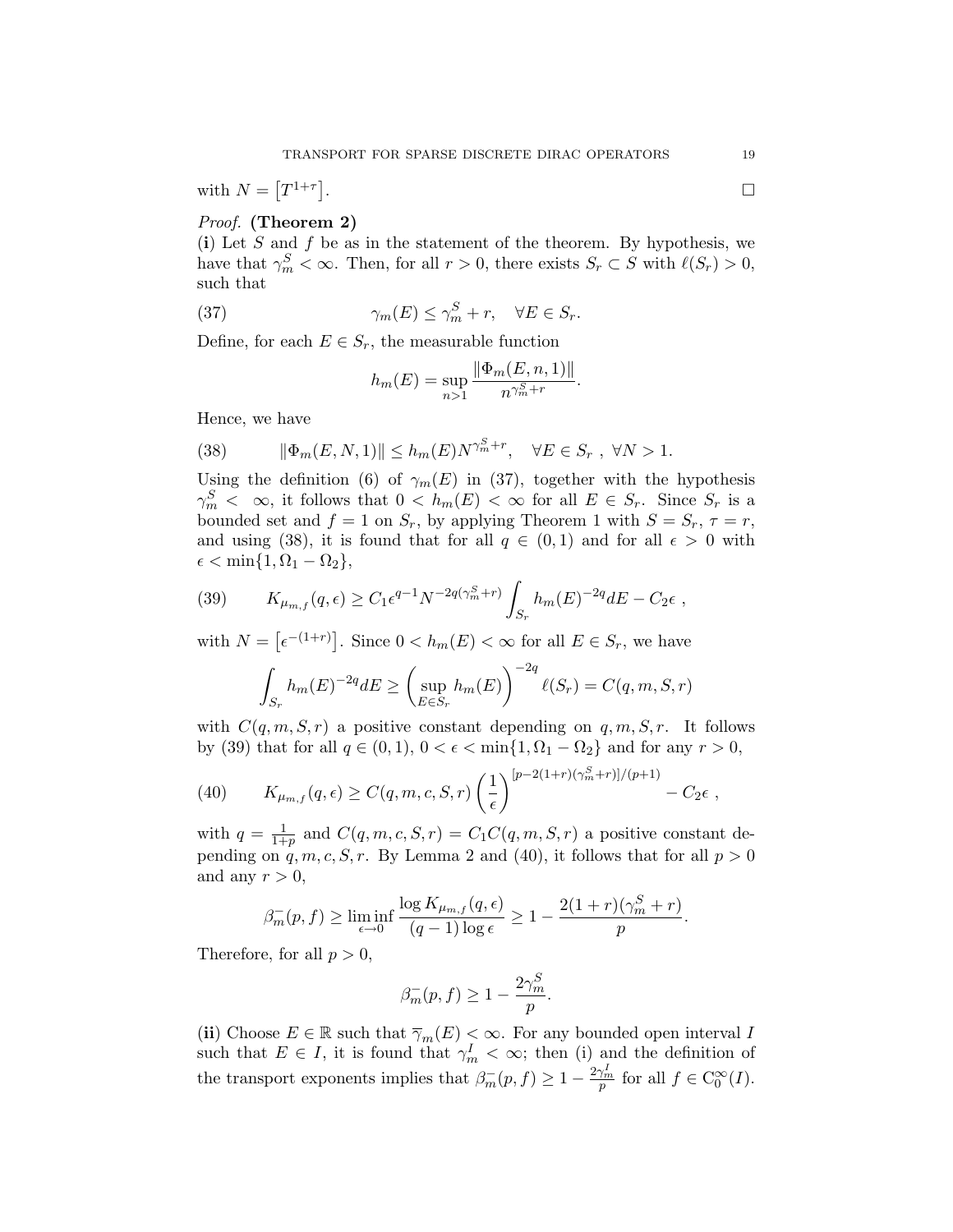Since this is true for all such intervals  $I$ , we get, by taking into account equation (4), that  $\beta_m^-(p, E) \geq 1 - \frac{2\overline{\gamma}_m(E)}{p}$ .

#### Proof. (Theorem 3)

The proof is quite similar to the proof of Theorem 2, but with the subsequences  $N_i$  and  $T_i = N_i^{(1+\tau)^{-1}}$  $i_i^{(1+\tau)}$ , so that one can only infer conclusions about upper limits.  $\square$ 

## **ACKNOWLEDGEMENTS**

RAP thanks support by PROPe/UNESP and FUNDUNESP (Brazil). CRdeO thanks partial support by CNPq (Brazil).

#### **REFERENCES**

- [1] J.-M. Barbaroux, F. Germinet, S. Tcheremchantsev, Fractal dimensions and the phenomenon of intermittency in quantum dynamics, Duke Math. J. 110 (2001) 161–193.
- [2] J.-M. Barbaroux, F. Germinet, S. Tcheremchantsev, Generalized fractal dimensions: equivalence and basic properties, J. Math. Pure et Appl. 80 (2001) 977–1012.
- [3] Y. P. Bliokh, V. Freilikher, S. Savel'ev, et al., Transport and localization in periodic and disordered graphene superlattices, Phys. Rev. B 79 (2009) 075123.
- [4] S. L. Carvalho, D. H. U. Marchetti, W. F. Wreszinski, Sparse block-Jacobi matrices with arbitrarily accurate Hausdorff dimension, J. Math. Anal. Appl. 368 (2010) 218– 234.
- [5] S. L. Carvalho, C. R. de Oliveira, R. A. Prado, Sparse one-dimensional discrete Dirac operators II: spectral transitions and Hausdorff dimension, J. Math. Phys. 52 (2011) 072105.
- [6] T. O. Carvalho, C. R. de Oliveira, Critical energies in random palindrome models, J. Math. Phys. 44 (2003) 945–961.
- [7] D. Damanik, D. Lenz, G. Stolz, Lower transport bounds for one-dimensional continuum Schrödinger operators, Math. Ann. 336 (2006) 361–389.
- [8] D. Damanik, A. Sütő, S. Tcheremchantsev, Power-law bounds on transfer matrices and quantum dynamics in one dimension II, J. Funct. Anal. 216 (2004) 362–387.
- [9] C. R. de Oliveira, Intermediate Spectral Theory and Quantum Dynamics, Progress in Mathematical Physics, vol. 54, Birkhäuser, Boston, 2008.
- [10] C. R. de Oliveira, R. A. Prado, Dynamical delocalization for the 1D Bernoulli discrete Dirac operator, J. Phys. A: Math. Gen. 38 (2005) L115–L119.
- [11] C. R. de Oliveira, R. A. Prado, Spectral and localization properties for the onedimensional Bernoulli discrete Dirac operator, J. Math. Phys. 46 (2005) 072105 17 pp.
- [12] C. R. de Oliveira, R. A. Prado, Quantum Hamiltonians with quasi-ballistic dynamics and point spectrum, J. Differential Equations 235 (2007) 85–100.
- [13] F. Germinet, A. Kiselev, S. Tcheremchantsev, Transfer matrices and transport for 1D Schrödinger operators, Ann. Inst. Fourier 54 (2004) 787–830.
- [14] I. Guarneri, Spectral properties of quantum diffusion on discrete lattices, Europhys. Lett. 10 (1989) 95–100.
- [15] B. Helffer, J. Sjöstrand, Equation de Schrödinger avec champ magnétique et équation de Harper, in Schrödinger Operators, Lectures Notes in Physics, 345, 118–197, Springer, Berlin, 1989.